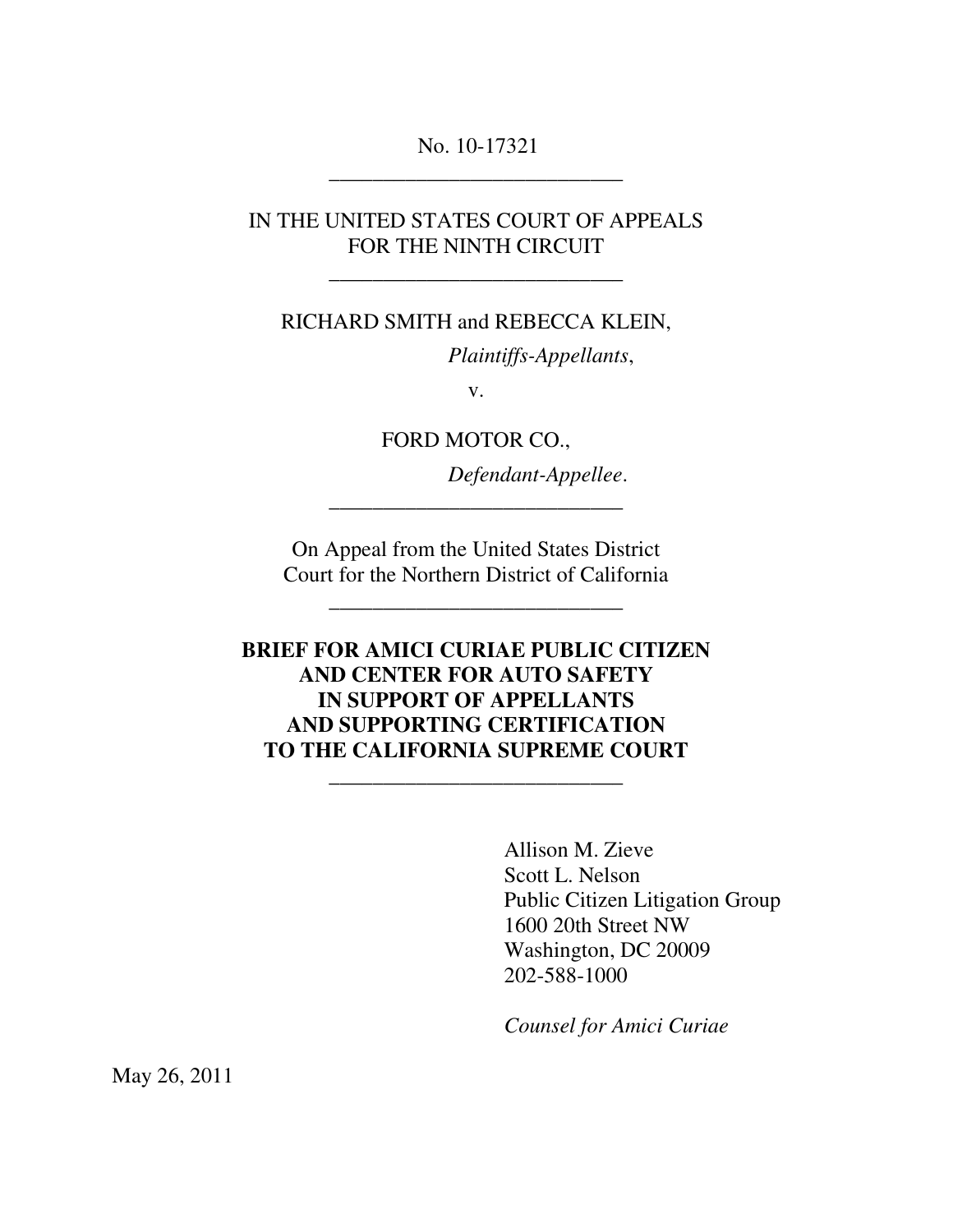## **RULE 26.1 DISCLOSURE STATEMENT**

Public Citizen, Inc., and the Center for Auto Safety are nonprofit

corporations that have no parent corporations and that have issued no stock.

/s/ Allison M. Zieve Allison M. Zieve

Scott L. Nelson Public Citizen Litigation Group 1600 20th Street NW Washington, DC 20009 202-588-1000

*Counsel for Amici Curiae*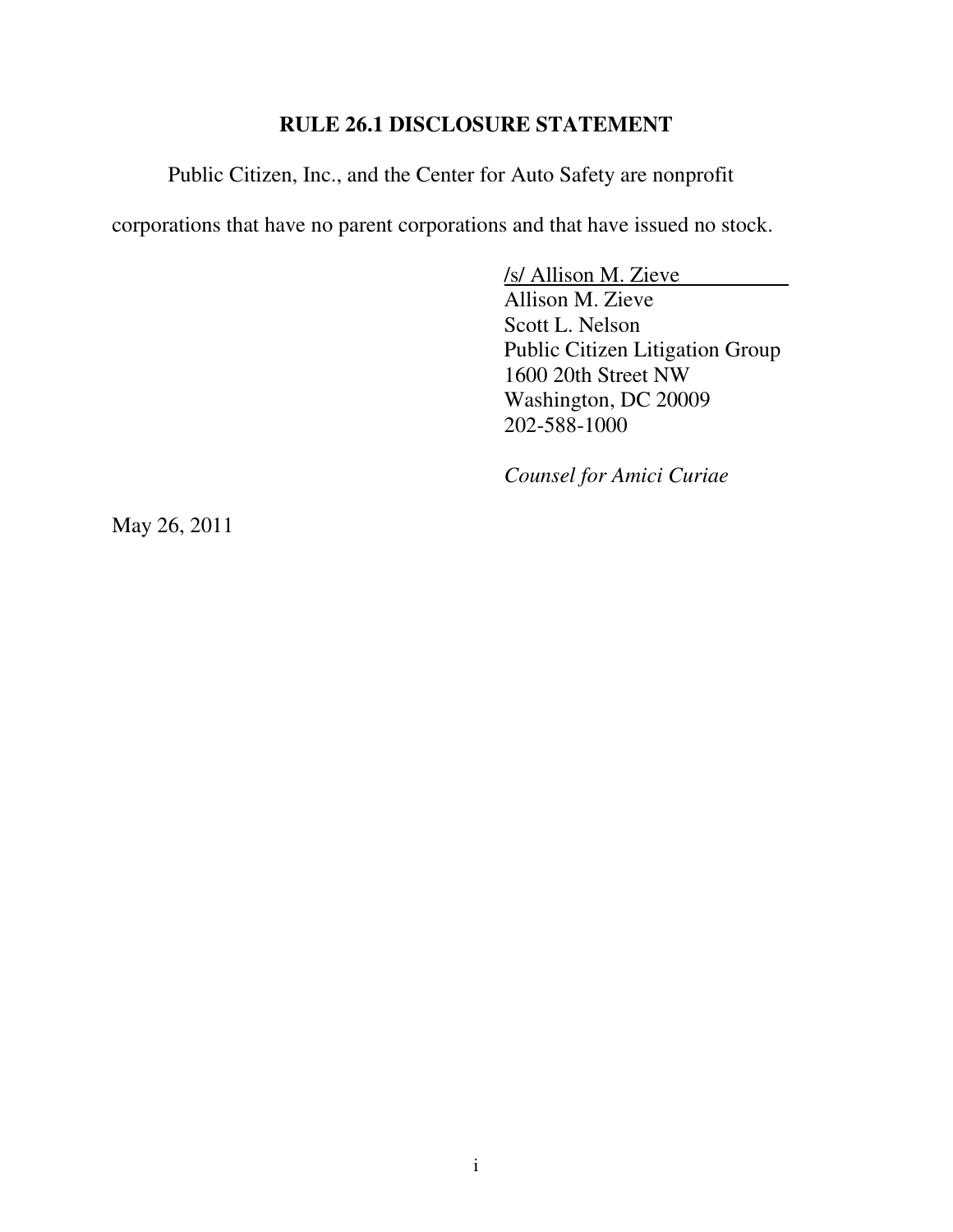# **TABLE OF CONTENTS**

| $\mathbf{I}$ . |                                                                                                                                                                                                                          | Because resolution of the question will determine the outcome of this<br>appeal and there is no clear controlling precedent, the requirements for |
|----------------|--------------------------------------------------------------------------------------------------------------------------------------------------------------------------------------------------------------------------|---------------------------------------------------------------------------------------------------------------------------------------------------|
| II.            | Certification is particularly warranted because the question raises<br>important policy considerations and because there are strong reasons to<br>doubt the district court's prediction about how the California Supreme |                                                                                                                                                   |
|                | A.                                                                                                                                                                                                                       |                                                                                                                                                   |
|                | <b>B.</b>                                                                                                                                                                                                                |                                                                                                                                                   |
|                | $\mathcal{C}$ .                                                                                                                                                                                                          | The district court's prediction rests on a suspect policy-based<br>extension of California's economic loss doctrine15                             |
|                | D.                                                                                                                                                                                                                       | The district court's prediction is dubious for other reasons18                                                                                    |
|                |                                                                                                                                                                                                                          |                                                                                                                                                   |
|                |                                                                                                                                                                                                                          | <b>CERTIFICATE OF COMPLIANCE</b>                                                                                                                  |

CERTIFICATE OF SERVICE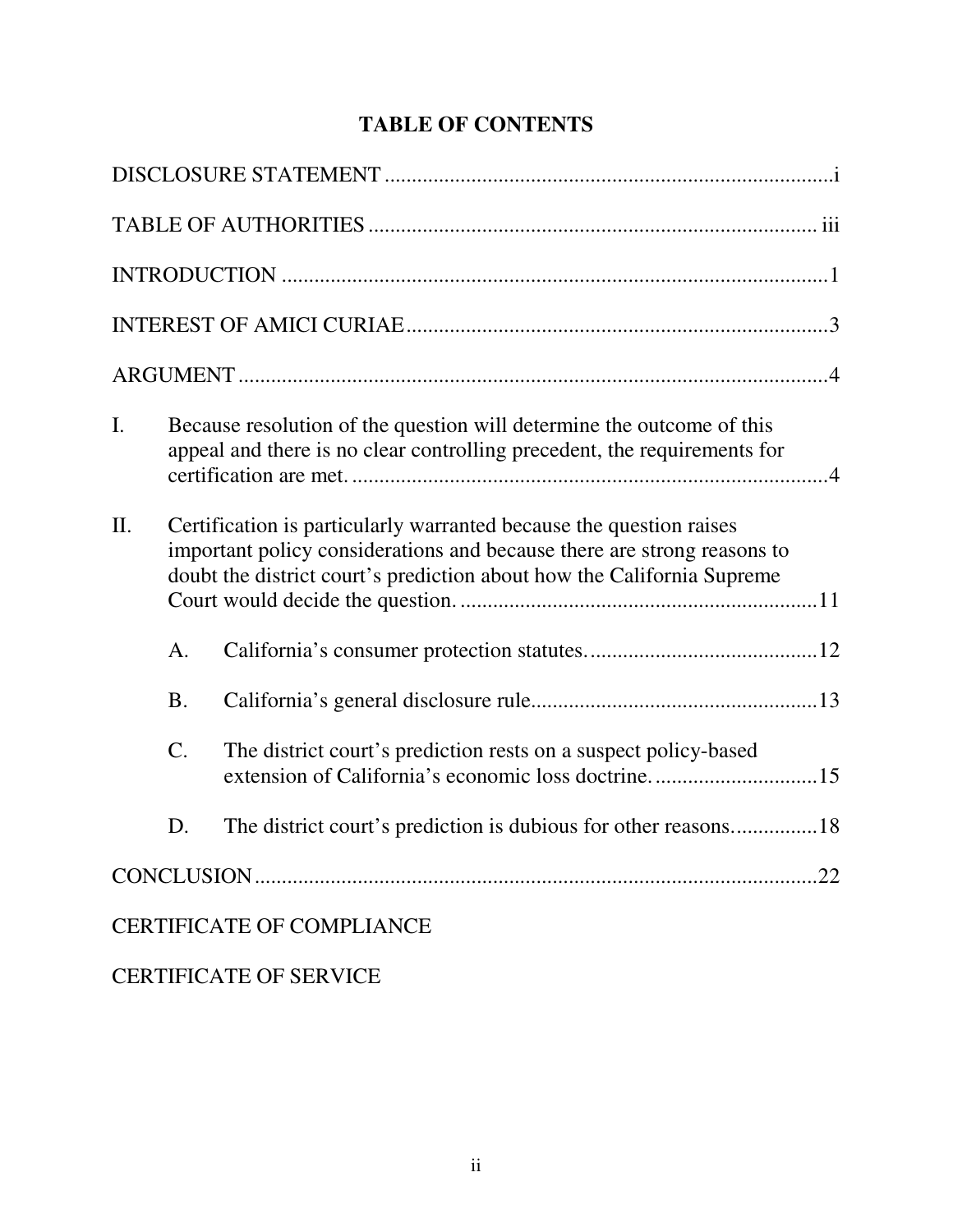## **TABLE OF AUTHORITIES**

| <b>Cases</b>                                                         |
|----------------------------------------------------------------------|
| Abi-Najm v. Concord Condominium, LLC,                                |
| American Philatelic Society v. Claibourne,                           |
| Arizonans for Official English v. Arizona,                           |
| Bardin v. Daimlerchrysler Corp.,                                     |
| Berenblat v. Apple, Inc.,                                            |
| Cel-Tech Communications, Inc. v. Los Angeles Cellular Telephone Co., |
| Comptech International, Inc. v. Milam Commerce Park, Ltd.,           |
| Daugherty v. American Honda Motor Co.,                               |
| Engalla v. Permanente Medical Group, Inc.,                           |
| Falk v. General Motors Corp.,                                        |
| Giles v. General Motors Acceptance Corp.,                            |
| Goodman v. Kennedy,                                                  |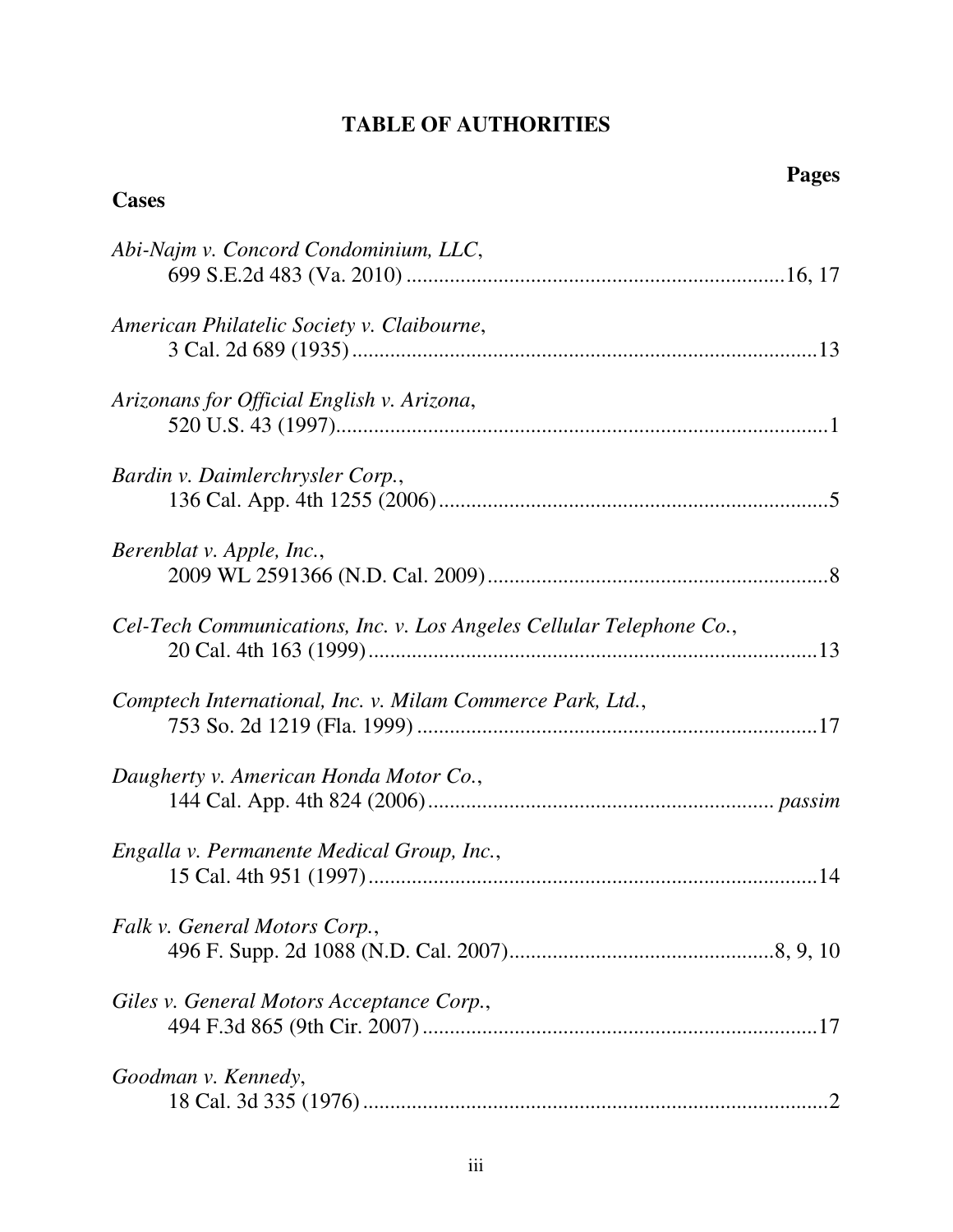| HTP, Ltd. v. Lineas Aereas Costarricenses, S.A.,                         |
|--------------------------------------------------------------------------|
| In re Tobacco II Cases,                                                  |
| Khan v. Shiley Inc.,                                                     |
| Klein v. United States,                                                  |
| Kwikset Corp. v. Superior Court,                                         |
| Limandri v. Judkins,                                                     |
| Morgan v. Harmonix Music Systems, Inc.,                                  |
| Mullaney v. Wilbur,                                                      |
| Oestreicher v. Alienware Corp.,<br>544 F. Supp. 2d 964 (N.D. Cal. 2008), |
| Philadelphia Indemnity Insurance Co. v. Findley,                         |
| Pooshs v. Phillip Morris USA, Inc.,                                      |
| Readylink Healthcare v. Lynch,                                           |
| Robinson Helicopter Co., Inc. v. Dana Corp.,                             |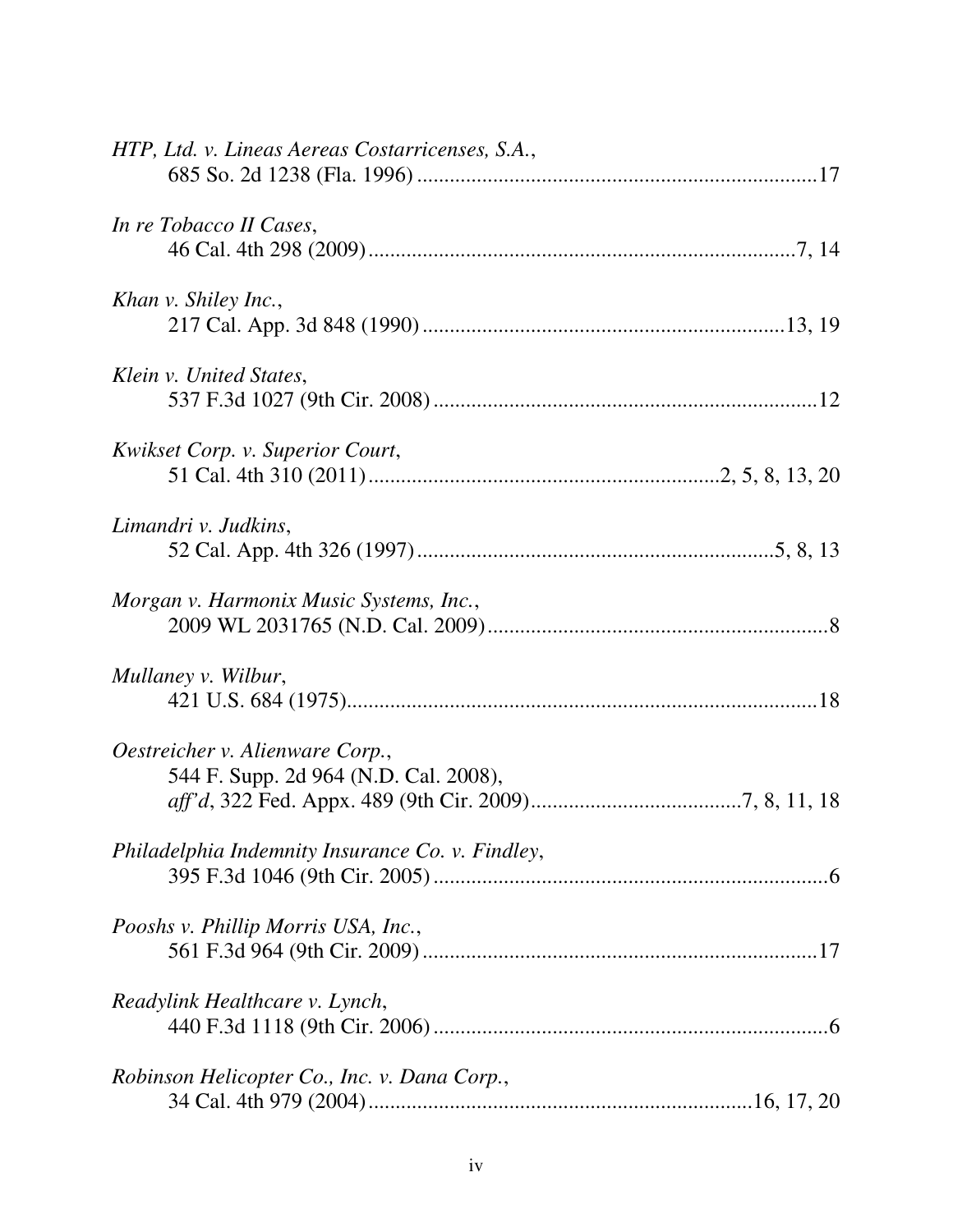| Seely v. White Motor Co.,           |  |
|-------------------------------------|--|
|                                     |  |
| Tietsworth v. Sears, Roebuck & Co., |  |
|                                     |  |
|                                     |  |
| Vazquez v. Superior Court,          |  |
|                                     |  |

## **Statutes and Rules**

# **Miscellaneous**

| Federal Trade Commission Consumer Alert, <i>available at</i>              |  |
|---------------------------------------------------------------------------|--|
| http://www.ftc.gov/bcp/edu/pubs/consumer/alerts/alt192.shtm19             |  |
| James S. Reed, Legislating for the Consumer: An Insider's Analysis of the |  |

*Consumers Legal Remedies Act*, 2 Pac. L.J. 1 (1971).............................12, 19

v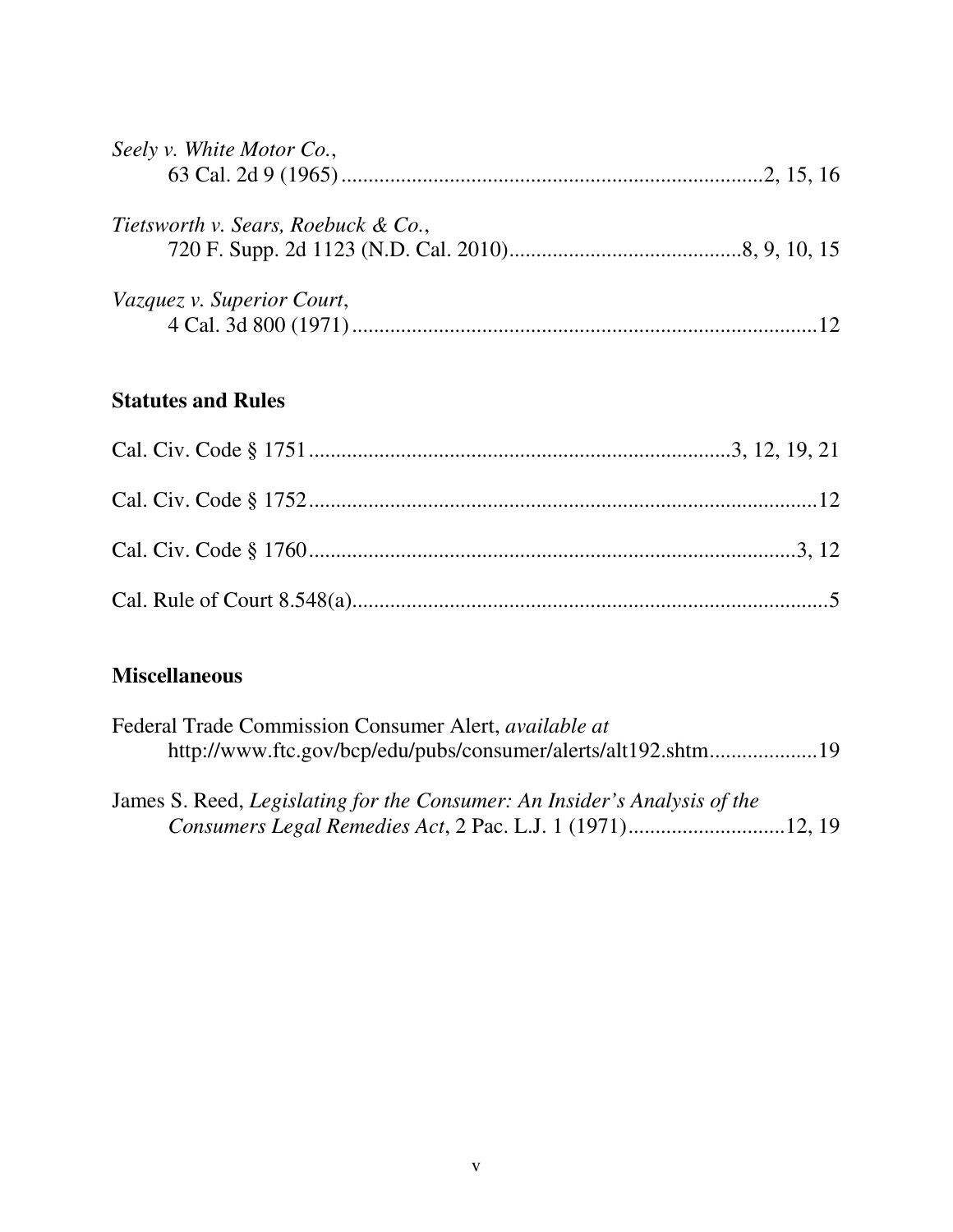*"[U]ntil we get a ruling out of the California Supreme Court clarifying this whole matter, I don't know if we ever will, if we ever do that will be a big help. So all of us are just struggling with these cases at this point and many of the cases, as you know, are coming from the district courts. . . . [T]here's going to be some amount of disagreement along the way, I think, for quite some time."*

> — District Court Judge Maxine M. Chesney, Hearing on Ford's Motion for Judgment on the Pleadings, March 14, 2008, ER 28-29

> > \* \* \*

#### **INTRODUCTION**

When deciding an issue governed by state law, a federal court must apply the law as would the state's highest court. In the mine run of cases, this task is straightforward and well within a federal court's competence. But when a case raises an unsettled and important question of state law, the federal court must attempt to predict how the state's highest court would decide the issue. In such cases, principles of federalism and comity may favor certifying the state-law question to the state's highest court. *See Arizonans for Official English v. Arizona*, 520 U.S. 43, 79 (1997). Certification is particularly warranted when the absence of controlling state-law precedent has led to inconsistent decisions by federal courts, and when there are strong reasons, based on both law and policy, to doubt the accuracy of a district court's state-law prediction. This is such a case.

 This case is the latest in a growing line of federal cases concerning the scope of a manufacturer's duty under California law to disclose product defects to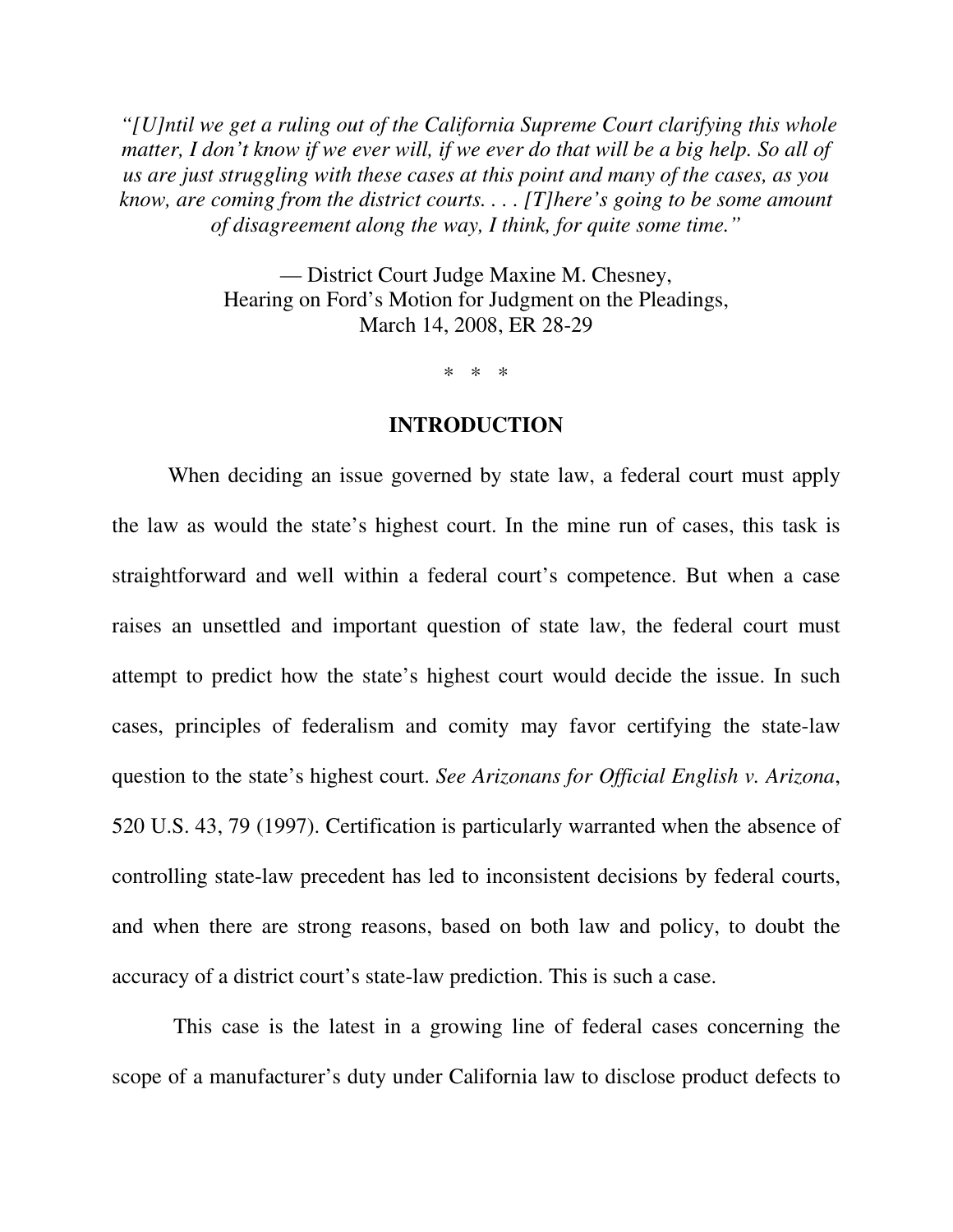consumers. These cases pose the question whether California law permits a manufacturer to conceal non-safety-related product defects that generally do not appear until after a product's warranty expires. Federal courts have given sharply different answers to this unsettled question of state law.

Like the district court below, some federal courts have read one California Court of Appeal case as holding that "[a] manufacturer's duty to consumers is limited to its warranty obligations absent either an affirmative misrepresentation or a safety issue." ER 9 (citations omitted). On this view, because non-safety defects cause only economic loss, manufacturers may contractually limit their duty to disclose such defects. The federal courts that take this view have predicted that the California Supreme Court would agree because they believe the rule is consistent with that court's economic loss doctrine, which serves to mark the line "between tort recovery for physical injuries and warranty recovery for economic loss." *Seely v. White Motor Co.*, 63 Cal. 2d 9, 18 (1965).

By contrast, other federal courts have read California law differently and followed the California Supreme Court's general rule that a duty to disclose "may exist when one party to a transaction has sole knowledge or access to material facts," *Goodman v. Kennedy*, 18 Cal. 3d 335, 347 (1976), and that "materiality is generally a question of fact" to be determined under a reasonable consumer standard, *Kwikset Corp. v. Superior Court*, 51 Cal. 4th 310, 332-33 (2011) (citation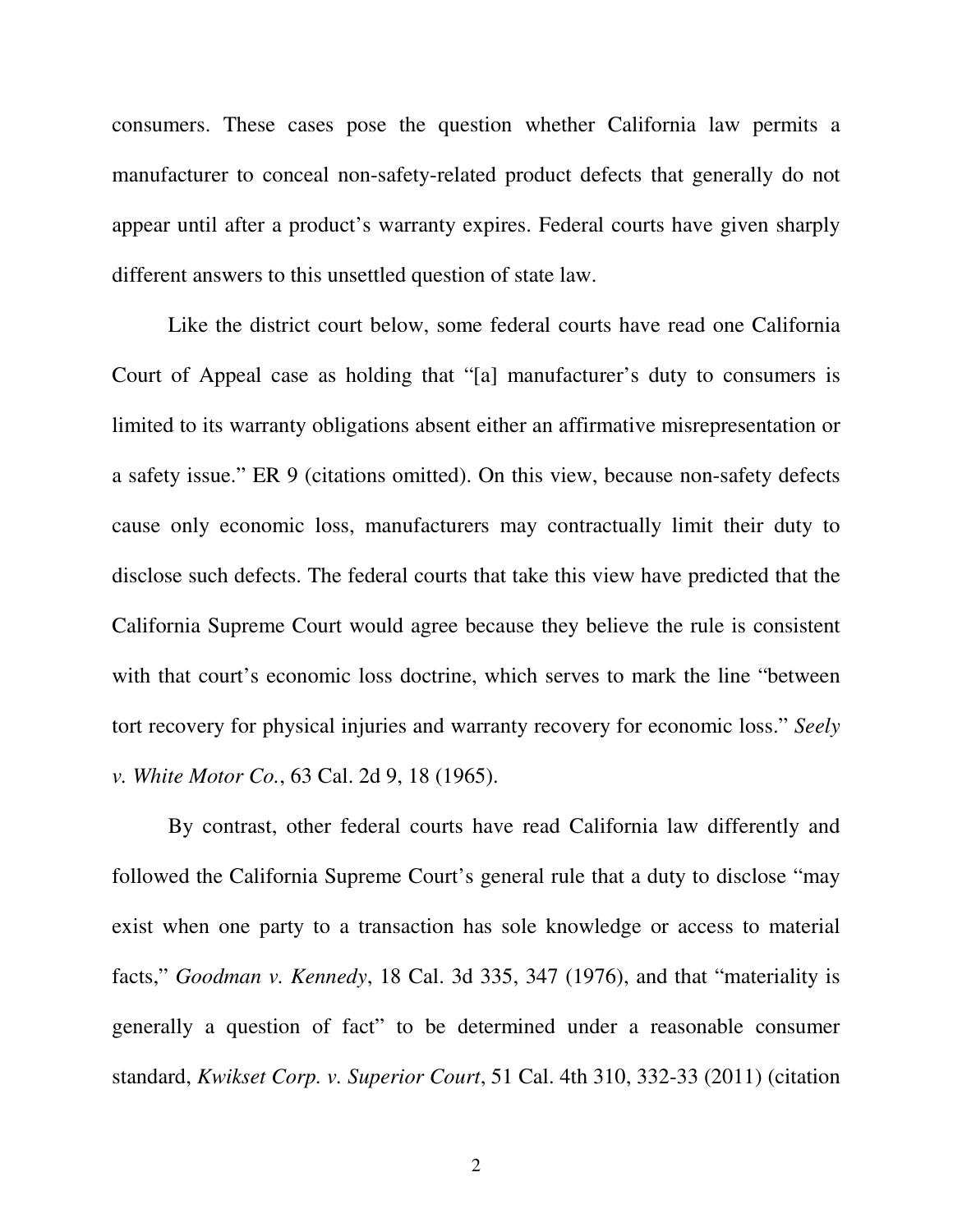omitted). This approach does not treat the existence of an affirmative representation or safety defect as dispositive. In so doing, it heeds the express legislative directive that California's Consumers Legal Remedies Act (CLRA) is not waivable by contract, Cal. Civ. Code § 1751, and "shall be liberally construed and applied . . . to protect consumers against unfair and deceptive business practices." Cal. Civ. Code § 1760.

As illustrated by the increasing number of cases confronting the question, this dispute is not academic. But it should not be resolved by a federal court. Because the question here implicates the intersection of state tort, contract, and consumer protection law, and because of the sharp divide among federal courts applying California law, this Court should certify the question to the California Supreme Court to authoritatively resolve this important state-law issue.

### **INTEREST OF AMICI CURIAE<sup>1</sup>**

Public Citizen is a nonprofit consumer-advocacy organization founded in 1971. On behalf of its approximately 225,000 members and supporters nationally, Public Citizen appears before Congress, administrative agencies, and courts on a wide range of issues and works for enactment and enforcement of laws protecting

 $\overline{a}$ 

<sup>&</sup>lt;sup>1</sup> This brief was not authored in whole or in part by counsel for a party. No person or entity other than amicus curiae or its counsel made a monetary contribution to preparation or submission of this brief. Both parties have consented to the filing of this amicus brief.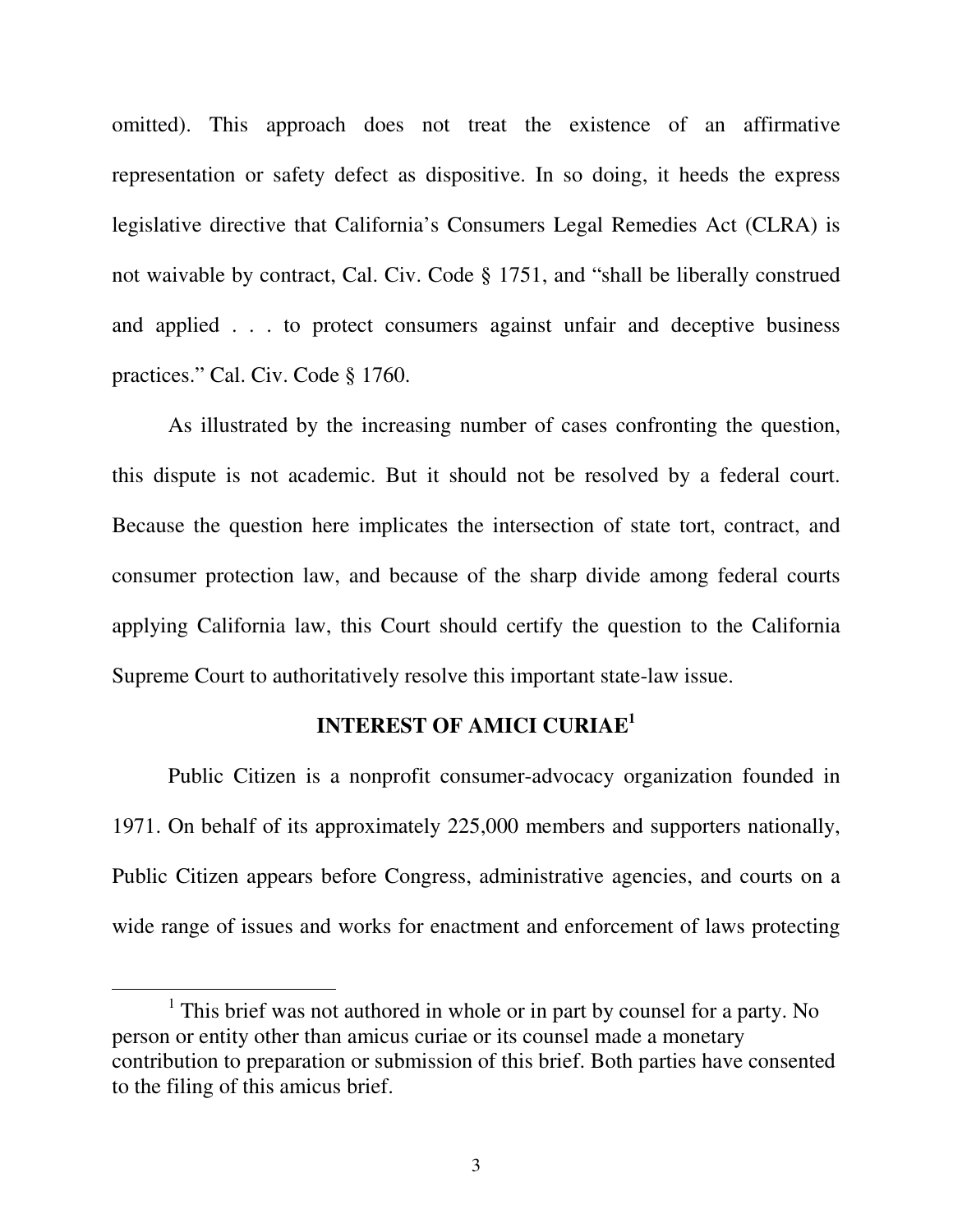consumers, workers, and the general public. Public Citizen has long fought to preserve the right of consumers to seek redress in the courts and to improve the safety and quality of products including passenger vehicles and trucks.

The Center for Auto Safety is a nonprofit consumer-advocacy organization with approximately 15,000 members. Among other things, the Center works for strong federal safety standards to protect drivers and passengers. The Center was founded in 1970 to provide consumers a voice for auto safety and quality in Washington and to help "lemon" owners fight back across the country. The Center advocates for auto safety, efficiency, and quality before the Department of Transportation, Federal Trade Commission, Environmental Protection Agency, and in the courts.

Amici curiae file this brief because this case raises a recurring question of state law that implicates important policy considerations that affect consumer protections afforded by California law.

#### **ARGUMENT**

## **I. Because resolution of the question will determine the outcome of this appeal and there is no clear controlling precedent, the requirements for certification are met.**

This case concerns the scope of a manufacturer's duty under California law to disclose product defects to consumers. As a general rule, California requires parties to a transaction to disclose all material facts of which they have exclusive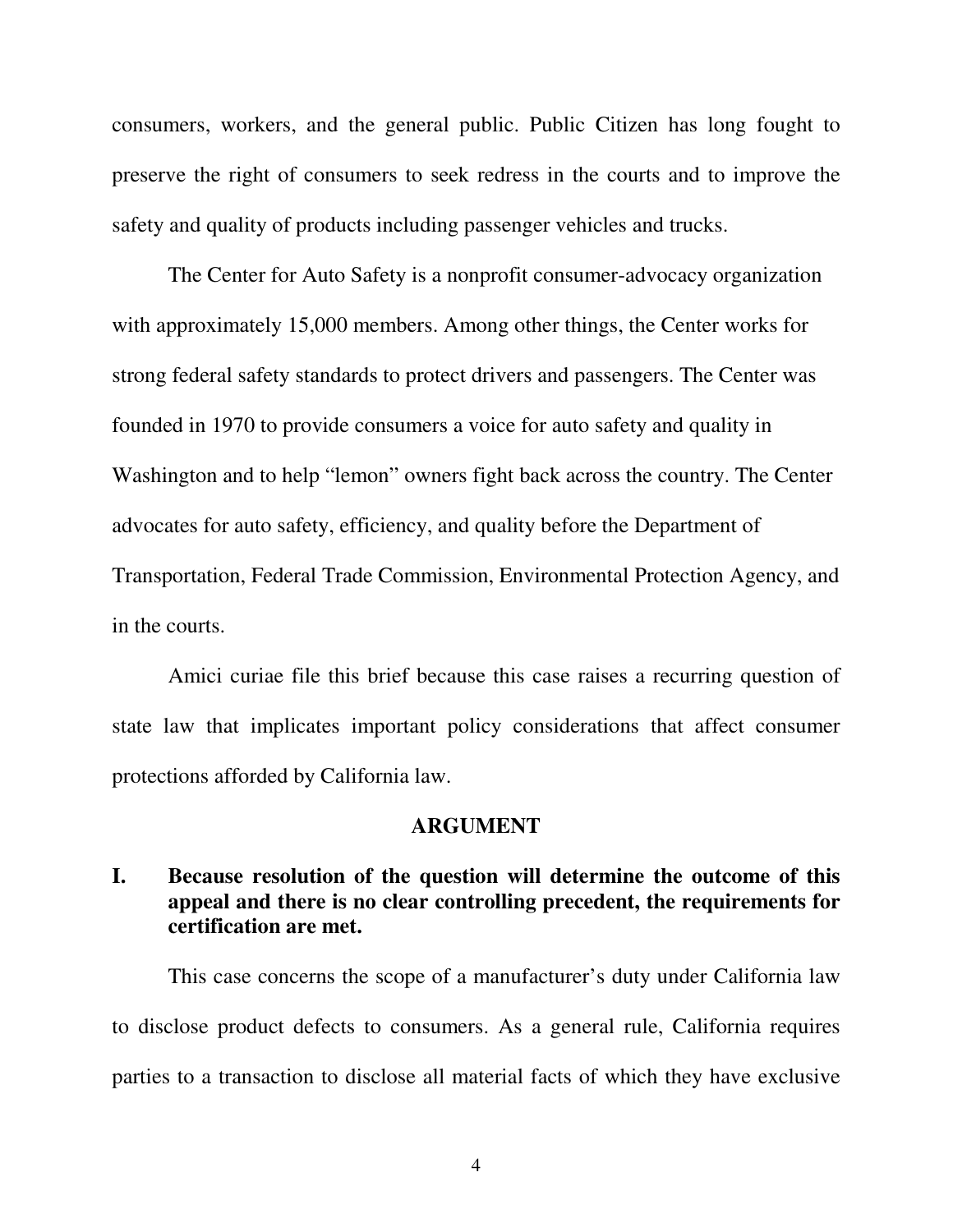knowledge. *See Limandri v. Judkins*, 52 Cal. App. 4th 326, 337 (1997); *Bardin v. Daimlerchrysler Corp.*, 136 Cal. App. 4th 1255, 1276 (2006) ("[The CLRA] prohibit[s] concealment or suppression of material facts."). Further, "materiality is generally a question of fact" to be determined under a reasonable consumer standard. *Kwikset*, 51 Cal. 4th at 332-33. At issue here, therefore, is whether California law creates an exception to these general rules for cases predicated upon a manufacturer's failure to disclose a non-safety-related product defect that does not appear until after the warranty expires. This question meets both requirements for certification to the California Supreme Court: (1) its resolution could determine the outcome of this appeal, and (2) there is no clear controlling precedent. *See* Cal. Rule of Court 8.548(a).

*First*, resolution of this question will determine the outcome of this appeal. The district court granted Ford's motion for summary judgment on the CLRA, Unfair Competition Law (UCL), and fraudulent concealment claims because it found that a manufacturer has no legal duty to disclose non-safety-related product defects that will manifest themselves after the warranty period. If the court was wrong on this question, then the basis for summary judgment was wrong as well.

Ford nonetheless disputes that this question "could determine the outcome of a matter pending in the requesting court." *Id.* It argues that even if the district court were wrong that no duty to disclose could exist here, "such a holding would not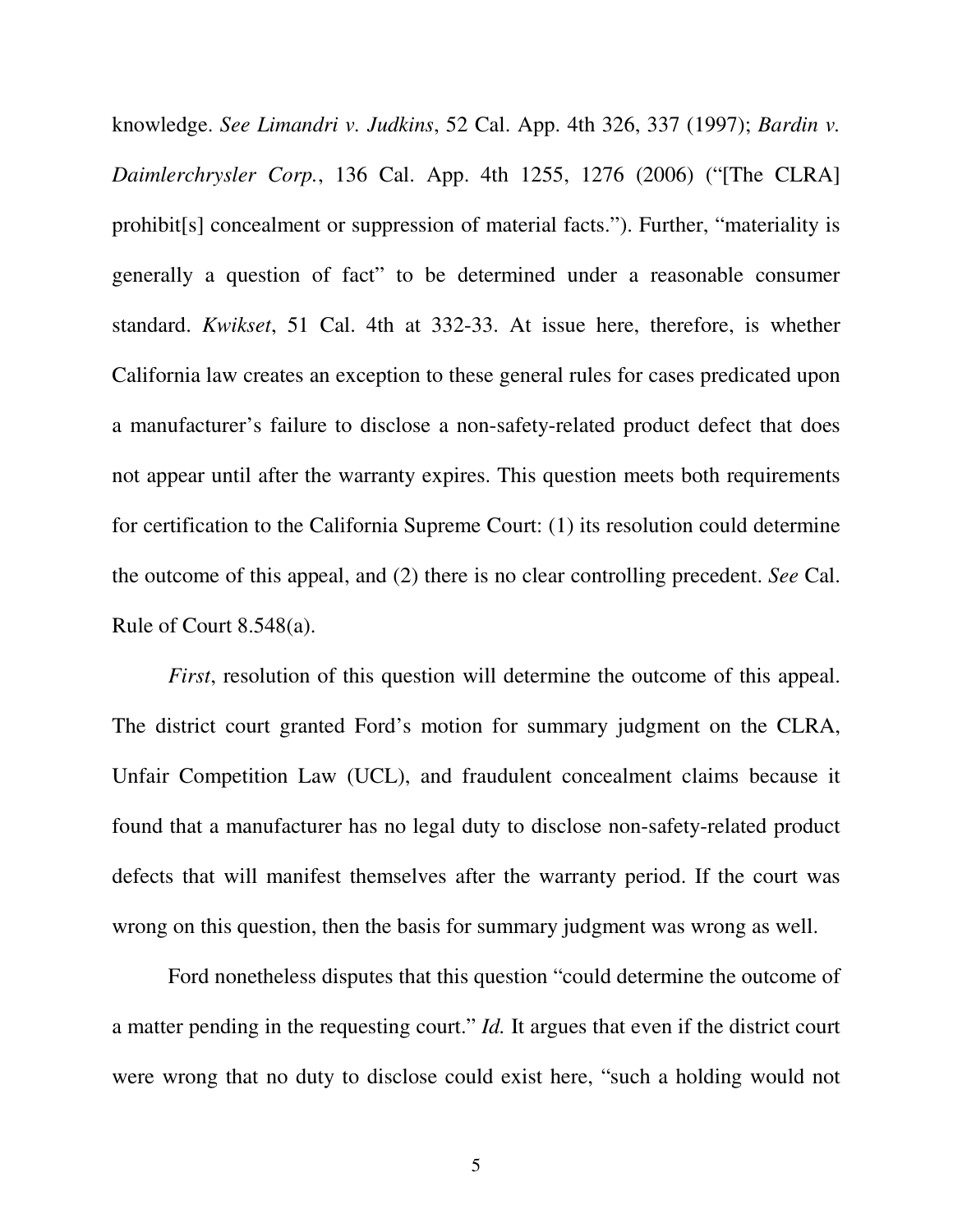control this case because there is no evidence of [intentional] concealment." Ford's Opp. to Cert. at 14. Regardless of whether Ford's view of the evidence is correct, its argument misstates the relevant standard. In this Court, the proper inquiry is not whether a decision could determine the outcome of the *case*, but whether it could determine the outcome of the *appeal*. *See Readylink Healthcare v. Lynch*, 440 F.3d 1118, 1120 (9th Cir. 2006); *Phila. Indem. Ins. Co. v. Findley*, 395 F.3d 1046, 1049 (9th Cir. 2005). Ford does not deny that the answer to this question could determine the outcome of this appeal.

*Second*, the question presented for certification is not answered by clear controlling precedent in California law. Indeed, the lack of clarity on this question has vexed federal courts for several years. The confusion stems in part from the California Court of Appeal's decision in *Daugherty v. American Honda Motor Co.*, 144 Cal. App. 4th 824, 834-39 (2006). In that case, the court dismissed a complaint that alleged that Honda's failure to disclose an engine defect that appeared outside the warranty period violated the CLRA and other state laws. The court held that Honda had no duty to disclose the defect because the complaint did not allege either a safety concern or that the "public had any expectation or made any assumptions regarding the life span of the [product]," but alleged only that the manufacturer had knowledge of an "unreasonable risk" of "serious potential damages." *Id.* (citation omitted).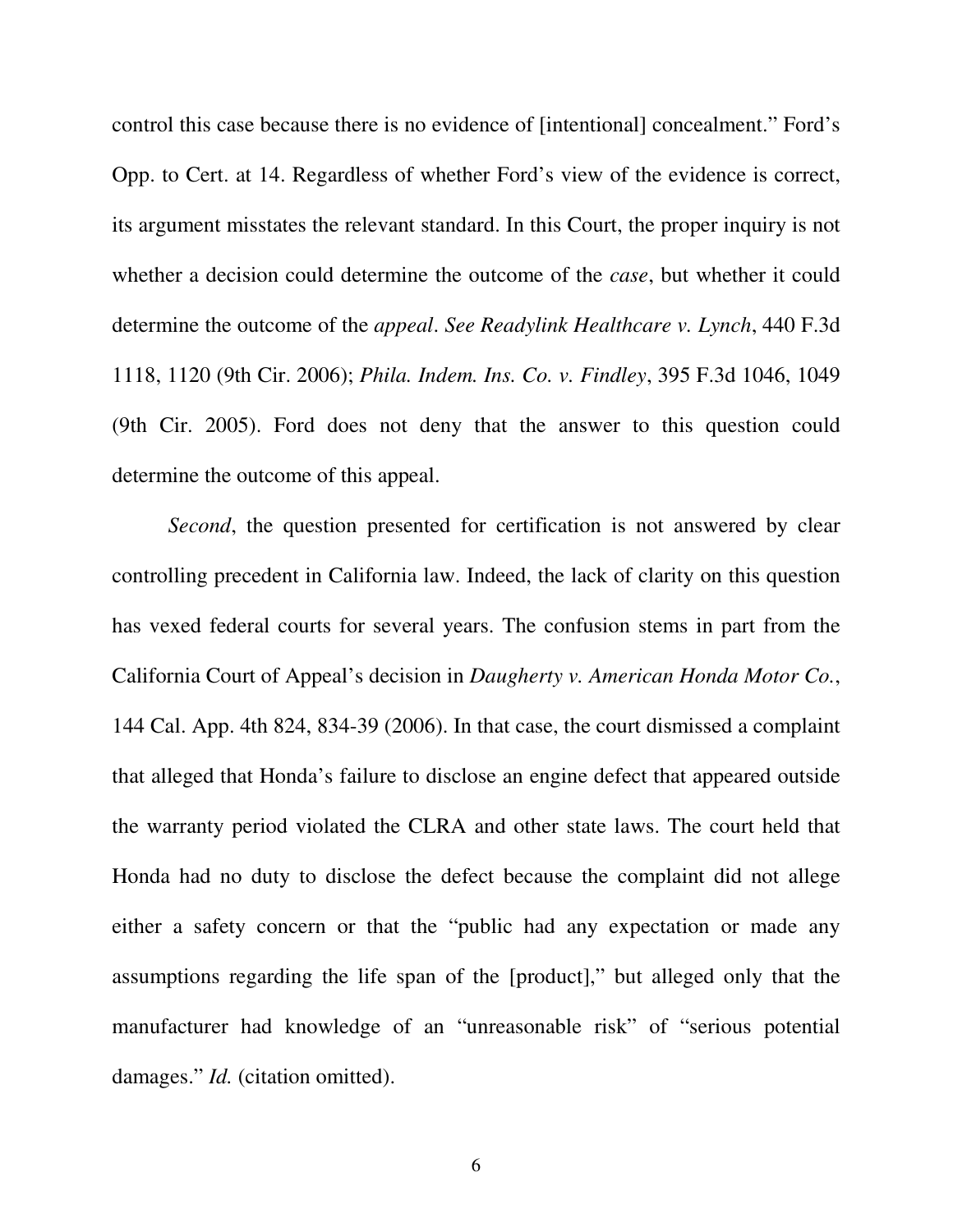Federal courts have had difficulty interpreting the scope of this decision. Construed broadly, *Daugherty* stands as a major policy-based exception to California's general rule that whether a manufacturer has a duty to disclose information to consumers turns on whether the information is material, which is generally a question of fact. Construed more narrowly, *Daugherty* imposes a pleading requirement that is consistent with California's general disclosure rule and with the California Supreme Court's recognition that materiality may be decided as a matter of law if the fact misrepresented—whether affirmatively or by omission—"is so obviously unimportant that the jury could not reasonably find that a reasonable man would have been influenced by it." *In re Tobacco II Cases*, 46 Cal. 4th 298, 327 (2009) (citation omitted). On this reading of *Daugherty*, safety defects meet the pleading requirement because they are not "obviously unimportant"; whether a non-safety defect does as well depends on whether the "public had any expectation or made any assumptions regarding the life span of the [allegedly defective product]." 144 Cal. App. 4th at 829.

Not surprisingly, the confusion surrounding this issue has created "a split among [federal] courts." *Oestreicher v. Alienware Corp.*, 544 F. Supp. 2d 964, 972 (N.D. Cal. 2008), *aff'd*, 322 Fed. Appx. 489 (9th Cir. 2009). On one side are decisions, like the district court's below, holding that for a manufacturer to have a duty to disclose a product defect to consumers, the defect "must pose 'safety

7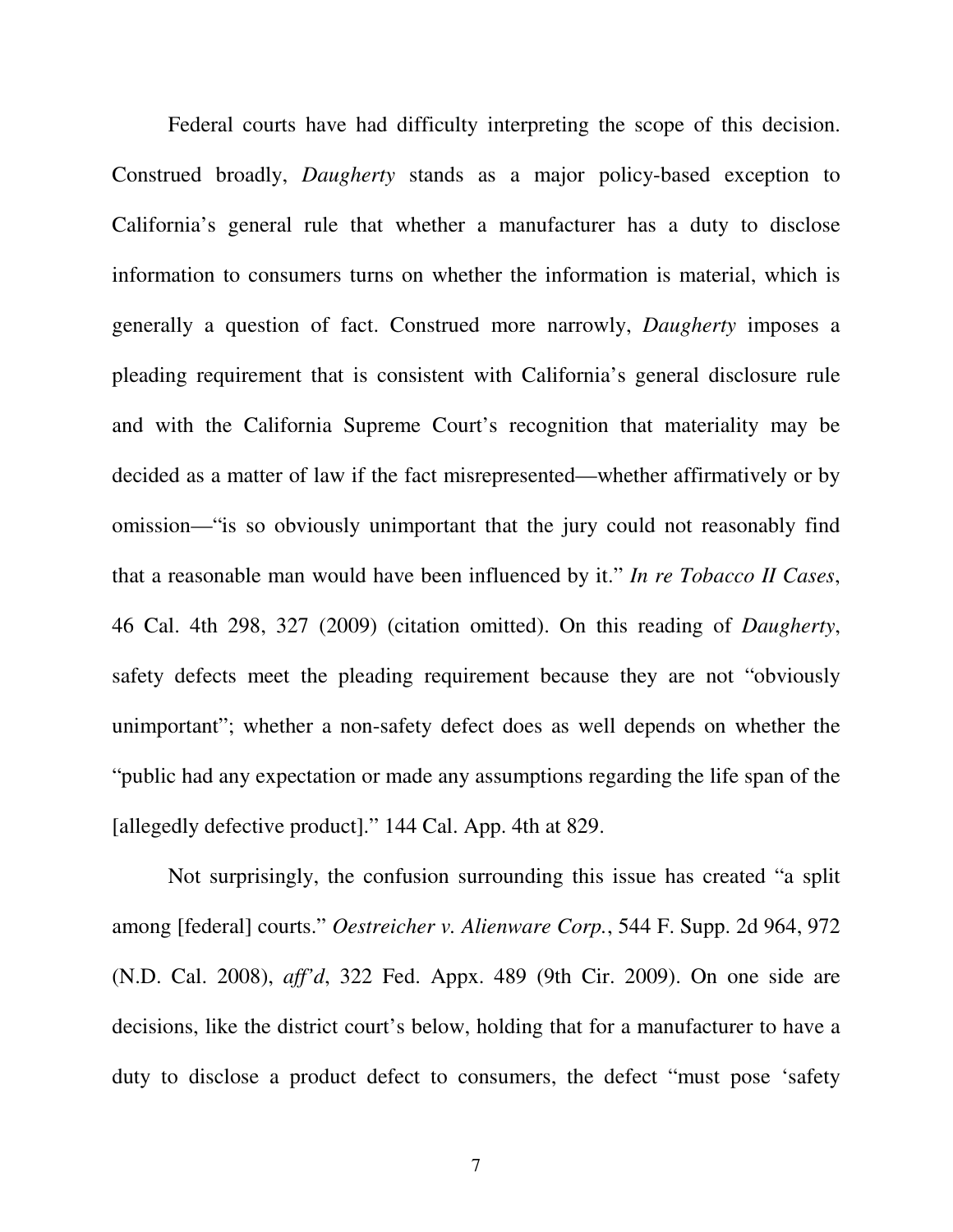concerns.'" ER 8-9 (quoting *Daugherty*, 144 Cal. App. 4th 835-38); *see Berenblat v. Apple, Inc.*, 2009 WL 2591366, at \*7 (N.D. Cal. 2009); *Morgan v. Harmonix Music Sys., Inc.*, 2009 WL 2031765, at \*4 (N.D. Cal. 2009); *Oestreicher*, 544 F. Supp. 2d at 969-73. These decisions read *Daugherty* to hold, as a matter of law, that when "a plaintiff's claim is predicated on a manufacturer's failure to inform its customers of a product's likelihood of failing outside the warranty period, the risk posed by such asserted defect cannot be 'merely' the cost of the product's repair." ER 8. "Such a rule," these courts find, "is consistent with the policies underlying California warranty law" and with the California Supreme Court's economic loss doctrine. *Id.* at 9.

 Reading the state-court cases differently, other federal courts have held that California law does not make the existence of an affirmative misrepresentation or safety defect dispositive. *See, e.g.*, *Tietsworth v. Sears, Roebuck & Co.*, 720 F. Supp. 2d 1123 (N.D. Cal. 2010); *Falk v. Gen. Motors Corp.*, 496 F. Supp. 2d 1088 (N.D. Cal. 2007). These cases follow California's general rule that "a duty to disclose exists 'when the defendant had exclusive knowledge of material facts not known to the plaintiff,'" *Falk*, 496 F. Supp. 2d at 1096 (quoting *Judkins*, 52 Cal. App. 4th at 337), and that "materiality is generally a question of fact" to be decided under a reasonable consumer standard, *Kwikset*, 51 Cal. 4th at 333 (citation omitted). Under this approach, the courts recognize that it is possible that a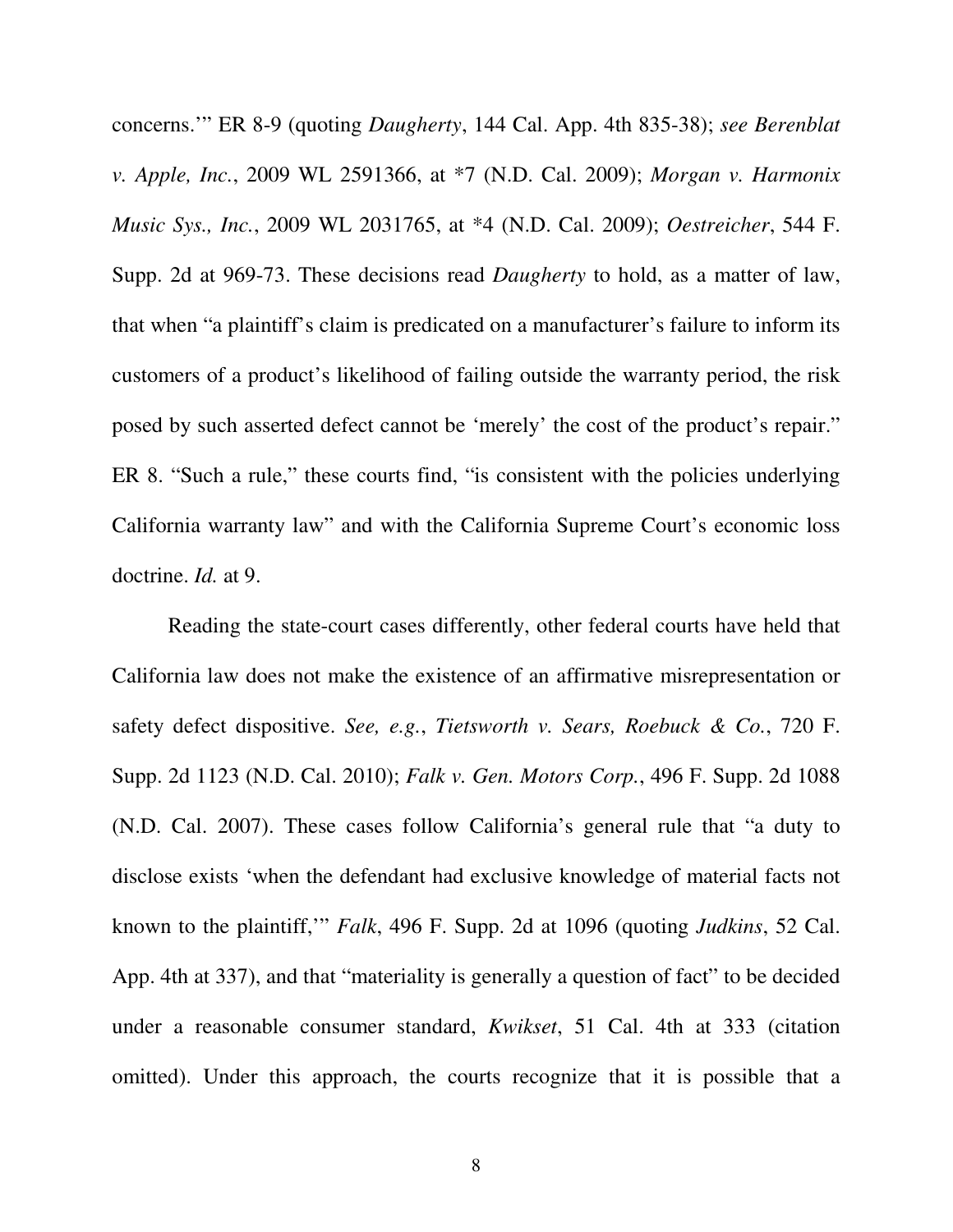reasonable consumer might, depending on the circumstances, find the economic loss caused by a heightened risk of post-warranty part failure to be material to a transaction, irrespective of whether the failure also raises safety concerns. *See, e.g.*, *Tietsworth*, 720 F. Supp. 2d at 1133-38; *Falk*, 496 F. Supp. 2d at 1093-99. What matters is that the complaint alleges that the public had an expectation or made an assumption regarding the life span of the product. If the complaint does so, then the question whether the defect is material should go to the jury.

In *Tietsworth*, for example, the plaintiffs brought a class action alleging that Sears breached its duty to disclose material facts to consumers when it failed to notify them that a particular washing machine model contained an electronic defect that caused the machine to malfunction in a way that sometimes rendered it inoperable. For some plaintiffs, including Tietsworth, the defect did not become apparent until several months after the one-year product warranty had expired. For other plaintiffs, the defect appeared within the warranty period, but their machines were not fixed during that time, allegedly because of Sears' refusal to acknowledge the defect. The court in *Tietsworth* held that the plaintiffs had adequately stated a failure-to-disclose claim under the CLRA, UCL, and California common law. Because the complaint alleged that Sears knew of the defect and did not notify consumers, and also alleged that the defect was material because it affected consumers' use of the machine or required them to pay repair costs, the court held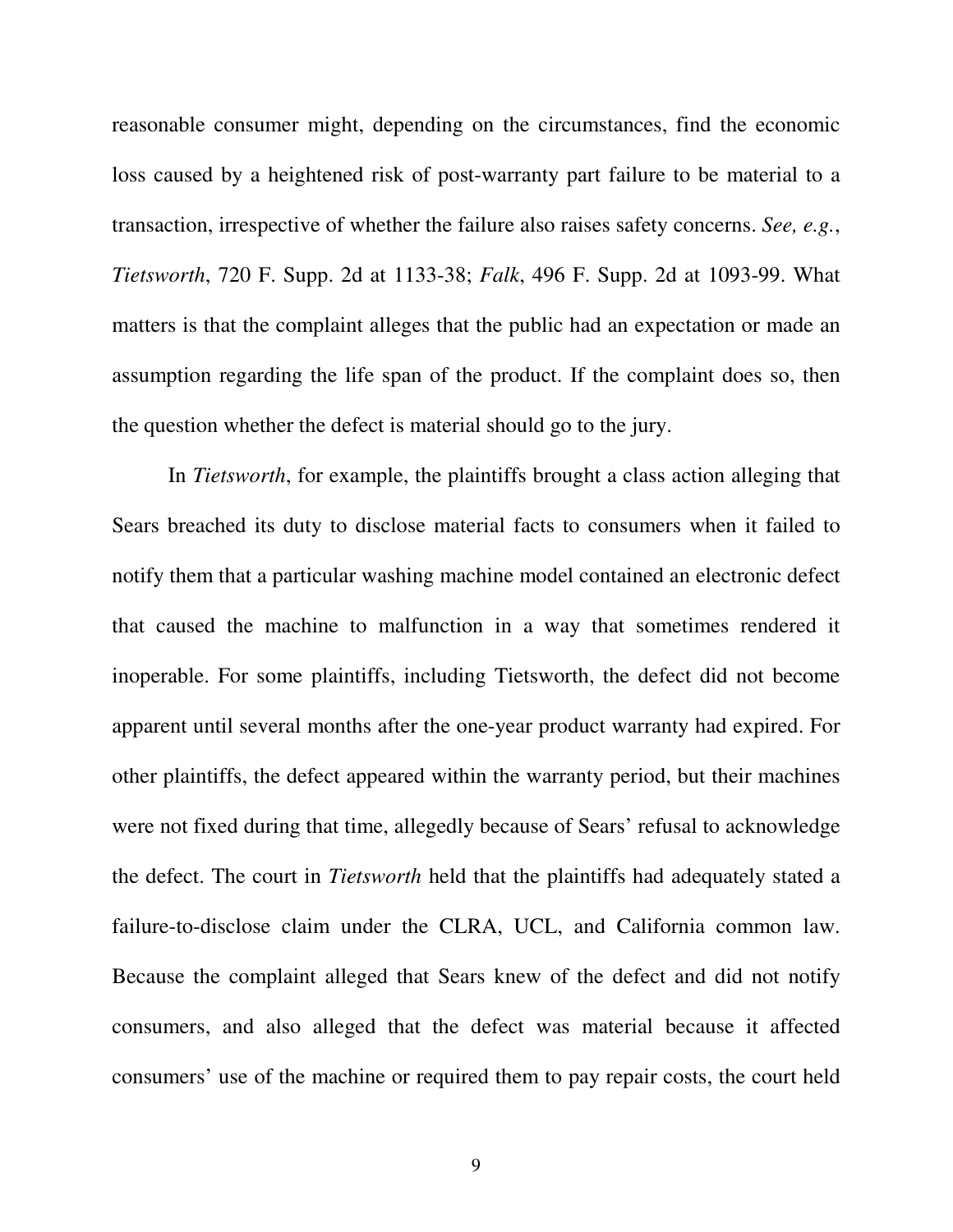that "the alleged defect is an omission of a fact the defendant was obliged to disclose." 720 F. Supp. 2d at 1138 (quotation omitted). Under the rule articulated by the district court in this case, however, Sears would have no duty to disclose the electronic defect. The two approaches are in direct conflict.

Similarly, in *Falk*, the district court held that the defendant automobile manufacturer had a duty to disclose a defective speedometer where the defect did not manifest itself to owners of the vehicles until after expiration of the warranty period. 496 F. Supp. 2d at 1096. The court noted several reasons why such a defect could be material to purchase of an automobile, among them the danger that the defect "would lead to traveling at unsafe speeds and moving-violation penalties." *Id.* But the court did not rest its holding on the fact that the defect raised safety concerns. Instead, it distinguished *Daugherty*, on the ground that the plaintiffs in *Falk*, unlike the plaintiffs in *Daugherty*, "allege[d] that they did, in fact, have expectations about the product in question" because they pleaded "that a reasonable consumer would expect a speedometer to last for the life of a vehicle." 496 F. Supp. 2d at 1096*.* Here, the plaintiffs pleaded similarly. The opinion below cannot be reconciled with the reasoning of *Falk*.

Further demonstrating the confusion on this question of California law is this case's own history. Earlier *in this very case*, the district court rejected Ford's argument that the case should be dismissed for failure to plead a safety defect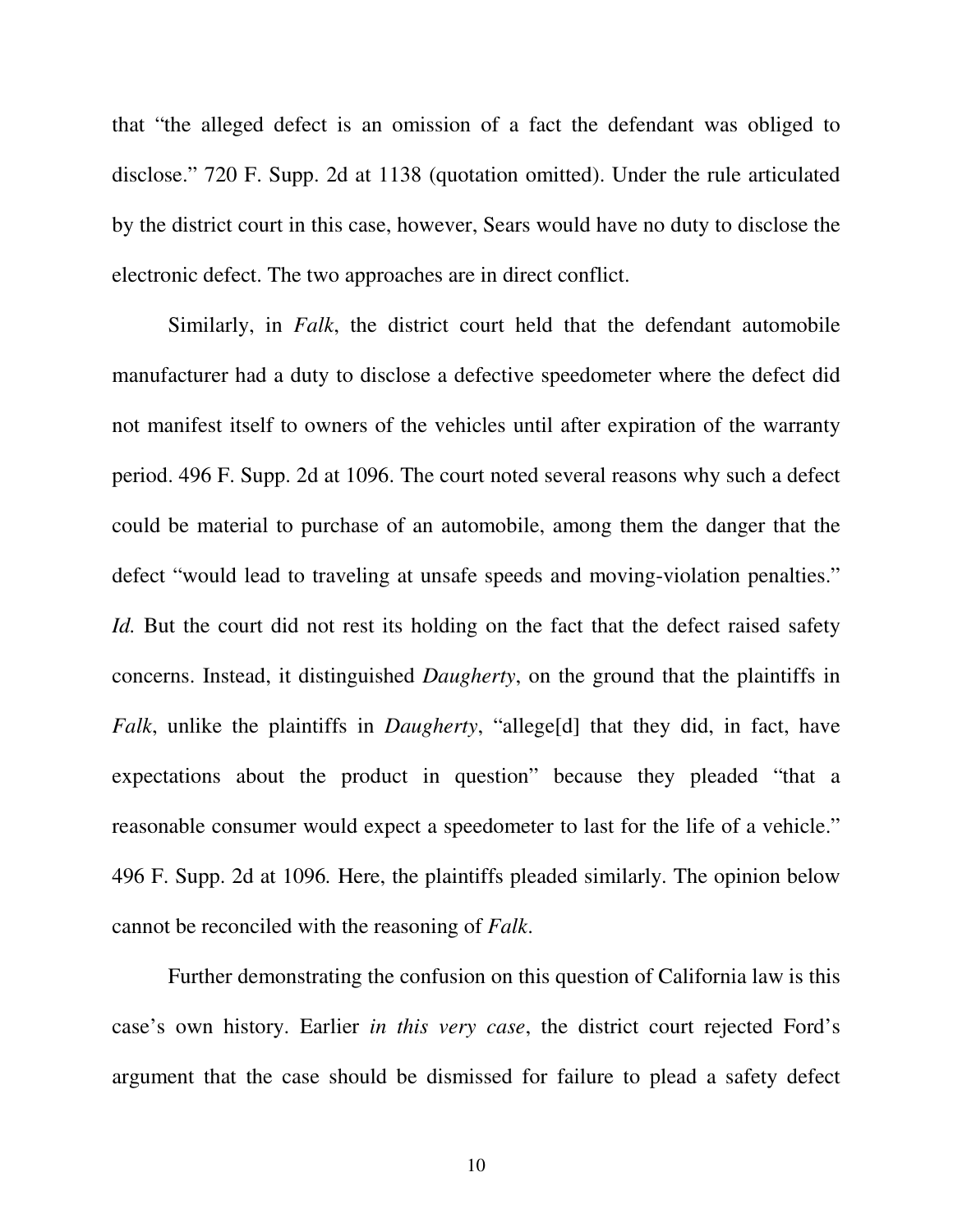when it denied Ford's motion for judgment on the pleadings. At a hearing on the motion, the court recognized that federal courts had divided on the meaning of *Daugherty*, and commented on the difficulty of the issue and the confusion created by the lack of controlling state-court precedent: "until we get a ruling out of the California Supreme Court clarifying this whole matter . . . all of us are just struggling with these cases at this point and many of the cases, as you know, are coming from the district courts." ER 28.

Only that court can "clarify this whole matter," to use the district court's words, and end this "struggle." This Court should certify the question presented in this case to the California Supreme Court.

## **II. Certification is particularly warranted because the question raises important policy considerations and because there are strong reasons to doubt the district court's prediction about how the California Supreme Court would decide the question.**

 In addition to the lack of controlling state-court precedent and confusion among the federal district courts, certification is particularly appropriate here because this question implicates important policy judgments that are the province of the California Supreme Court. The district court in *Oestreicher*, for example, acknowledged "a split among courts," and concluded that "policy reasons militate against following *Falk*." 544 F. Supp. 2d at 972-73. Particularly when a state-law question might require the weighing of policy considerations for correct resolution, principles of federalism and comity favor giving the state court the opportunity to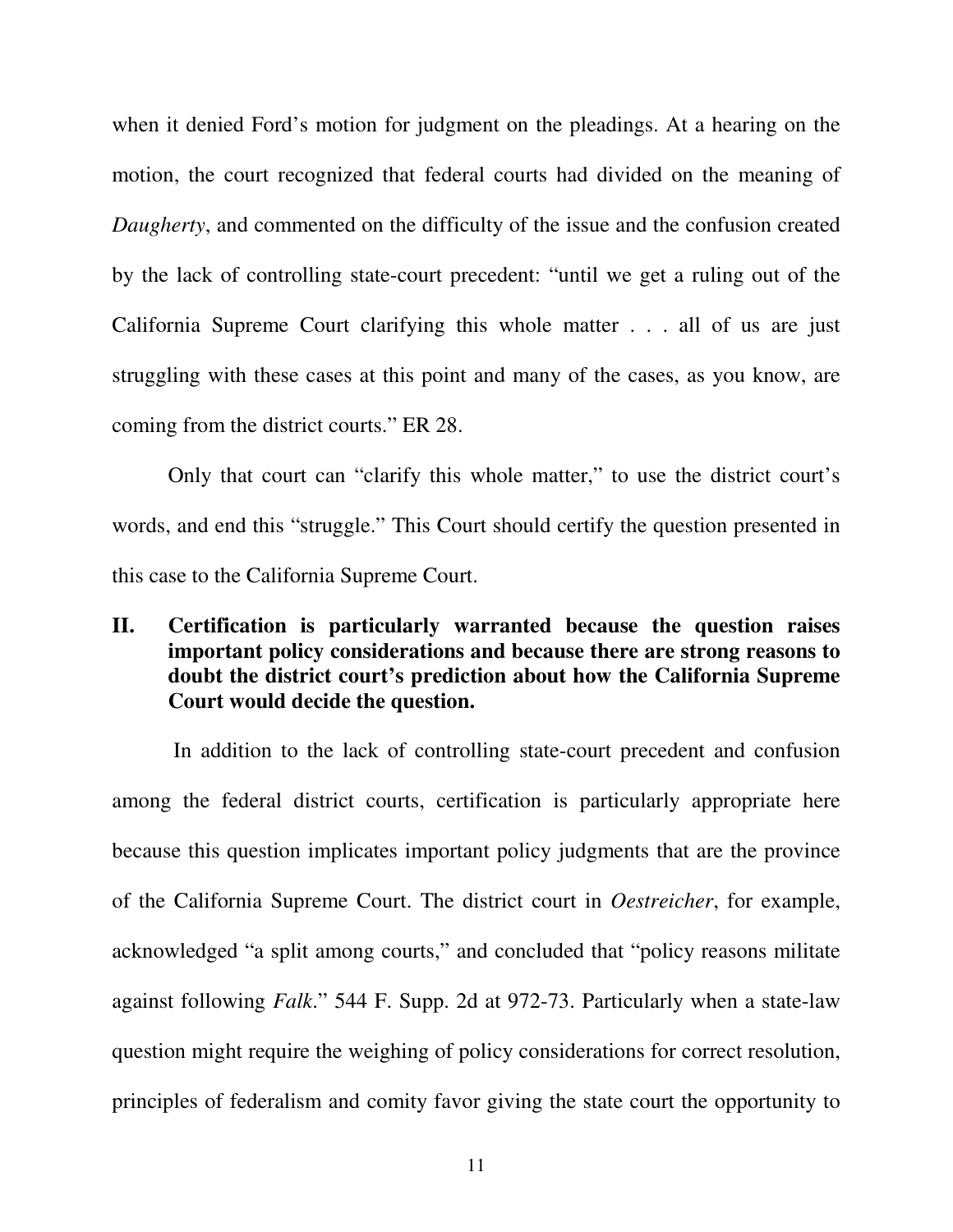answer the state-law question. Moreover, certification is warranted because there are strong reasons to doubt that the California Supreme Court would follow the district court's prediction as to how the state court would resolve the question. *See Klein v. United States*, 537 F.3d 1027, 1032 (9th Cir. 2008) (where there is "convincing evidence" that state's highest court likely would hold otherwise, certification is particularly warranted).

## **A. California's consumer protection statutes.**

In California, "[p]rotection of unwary consumers from being duped by unscrupulous sellers is an exigency of the utmost priority." *Vazquez v. Superior Court*, 4 Cal. 3d 800, 808 (1971). The CLRA and UCL are intended "to protect consumers against unfair and deceptive business practices." Cal Civ. Code § 1760. The CLRA was a direct response to California's "[l]ack of suitable legal means to prevent or control exploitive practices," and "represents an attempt to alleviate the effects of . . . very real social and economic problems." James S. Reed, *Legislating for the Consumer: An Insider's Analysis of the Consumers Legal Remedies Act*, 2 Pac. L.J. 1, 5, 7 (1971). To help achieve these goals, the CLRA provides that its provisions may not be waived, Cal. Civ. Code § 1751, "are not exclusive," *id.* § 1752, and "shall be liberally construed and applied," *id.* § 1760. And the UCL, for its part, "was intentionally framed in its broad, sweeping language, precisely to enable judicial tribunals to deal with the innumerable 'new schemes which the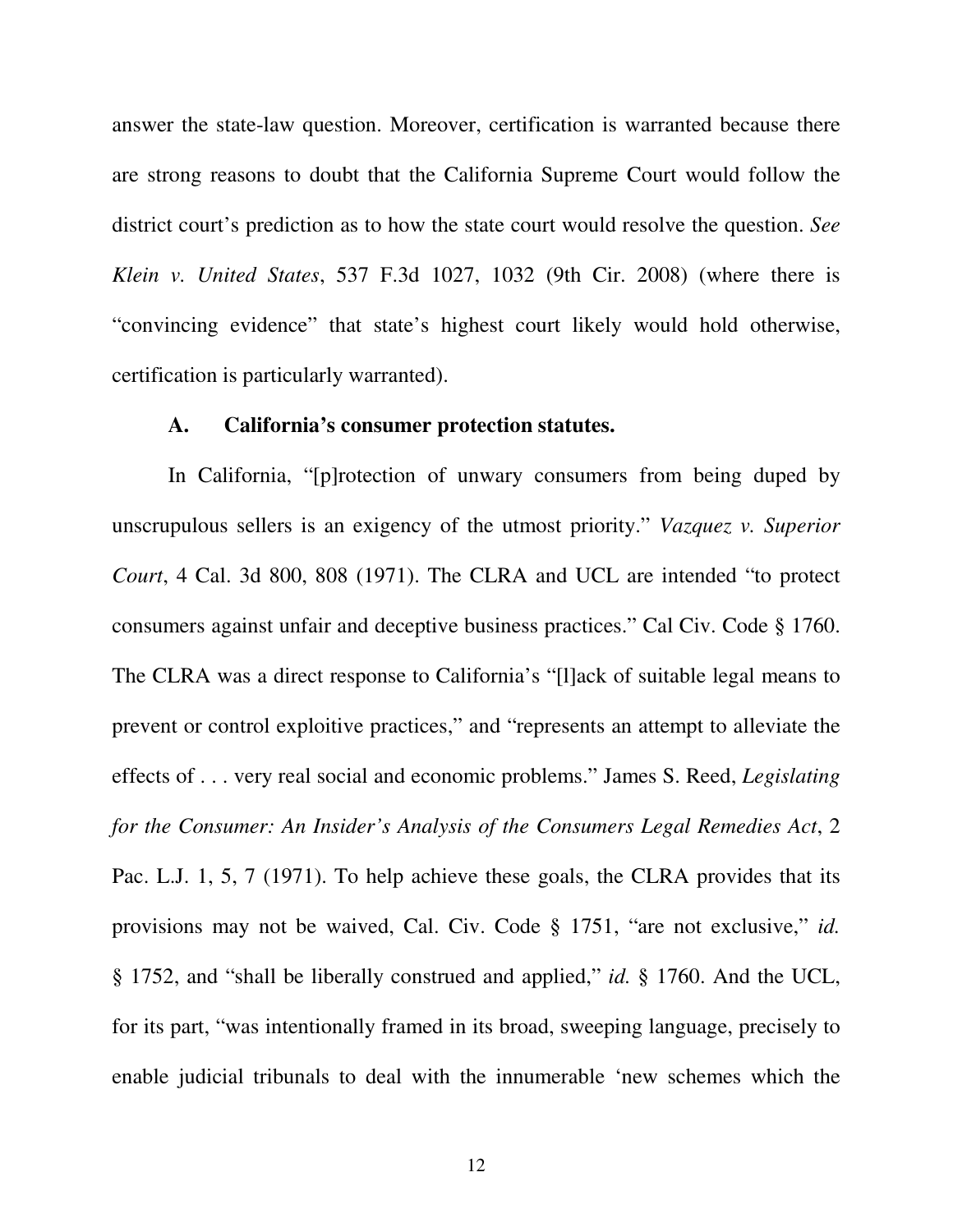fertility of man's invention would contrive."' *Cel-Tech Comm'ns, Inc. v. L.A. Cellular Tel. Co.*, 20 Cal. 4th 163, 181 (1999) (quoting *Am. Philatelic Soc'y v. Claibourne*, 3 Cal. 2d 689, 698 (1935)). Through these broad and flexible statutes, the California legislature, like California courts, has been careful to ensure that California law prohibits the full range of unfair and deceptive business practices. Because requiring a safety defect as a prerequisite to bringing a failure-to-disclose claim against a manufacturer narrows considerably the scope of these statutes, the California Supreme Court should be given the opportunity to determine whether California law contains such a requirement.

#### **B. California's general disclosure rule.**

California generally requires parties to a transaction to disclose all material facts of which they have exclusive knowledge. *See Judkins*, 52 Cal. App. 4th at 337; *Khan v. Shiley Inc.*, 217 Cal. App. 3d 848, 857-58 (1990) ("[A] manufacturer of a product may be liable for fraud when it conceals material product information from potential users."). Materiality is to be judged by a reasonable-consumer standard and "is generally a question of fact." *Kwikset*, 51 Cal. 4th at 333 (citation omitted). Materiality is an issue of law suitable for resolution on summary judgment only when the misrepresentation or omission "is so obviously unimportant that the jury could not reasonably find that a reasonable man would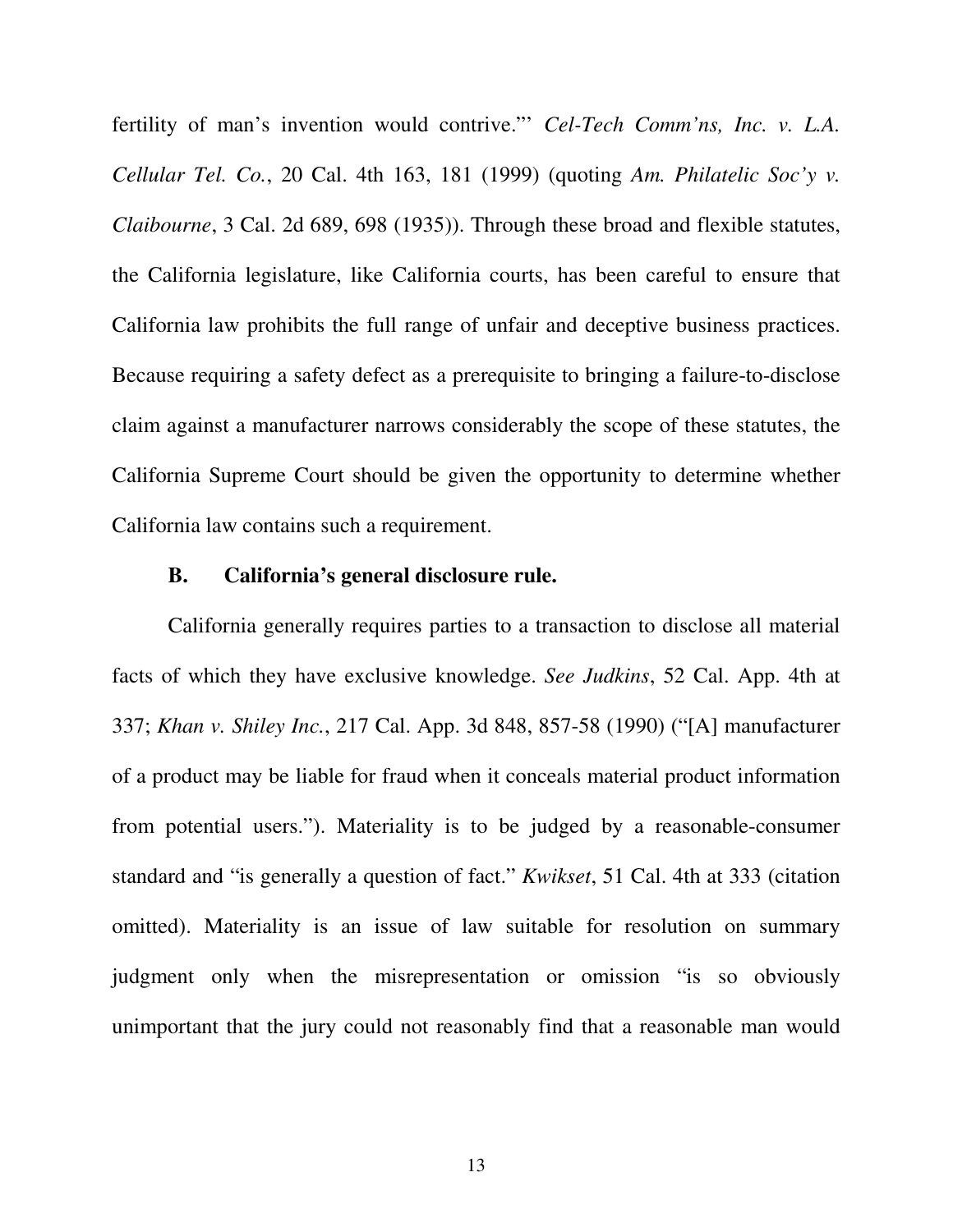have been influenced by it." *Tobacco II*, 46 Cal. 4th at 327 (quoting *Engalla v. Permanente Med. Group, Inc.*, 15 Cal. 4th 951, 977 (1997)).

Under this general rule, the question here is whether the potential economic loss caused by a product defect that appears after the product's warranty period ends is *always* "so obviously unimportant that the jury could not reasonably find that a reasonable man would have been influenced by" its existence or nonexistence in determining whether to buy, or how much to spend on, the product. As to this question, there are compelling reasons, as a matter of both law and policy, for answering no. Cost, far from being "obviously unimportant," is a dominant consumer concern. If consumers can limit costs—say, by avoiding products that carry unacceptably high risks of significant future expenses or by negotiating to spend less on such products—it is reasonable to expect that they will do so, regardless of the existence or length of a product's warranty.

To illustrate the point, imagine a consumer in the market for a refrigerator. One model has an electronic defect that causes a significant percentage of appliances to malfunction, often just after the end of the one-year warranty period, and costs several hundred dollars to fix. Aware of such information, a reasonable consumer surely will take the defect into consideration when deciding whether to buy the model. That is, even a defect that is not noticeable until after the warranty has expired may be material to the consumer's choice. This recognition drove the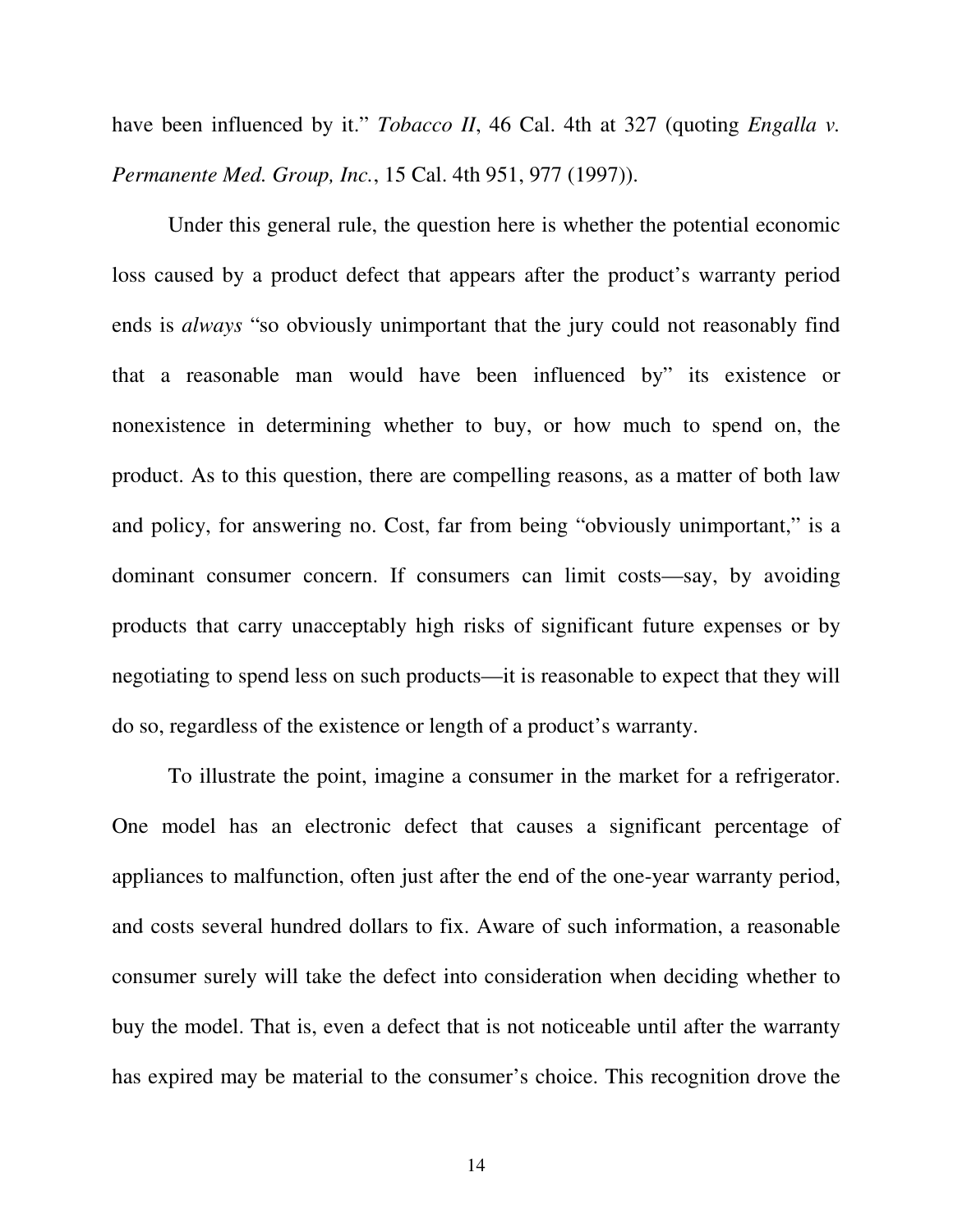decision in *Tietsworth*, 720 F. Supp. 2d at 1133-38, where the court held that a reasonable consumer could expect, based on common sense and experience, that a washing machine will function properly a year or two after the purchase date, regardless of the length of any warranty (or that a jury might so conclude).

Here, the district court nevertheless predicted that California permits manufacturers to conceal non-safety-related defects from consumers. The accuracy of this prediction depends on whether California recognizes an exception to its general disclosure rule for cases involving product defects that appear outside of warranty and do not present safety risks. Certification will enable the California Supreme Court to determine whether California law makes that exception.

### **C. The district court's prediction rests on a suspect policy-based extension of California's economic loss doctrine.**

The district court implicitly read *Daugherty* to create a policy-based exception to California's general rule that parties to a transaction must disclose all material facts of which they have exclusive knowledge. The court reasoned that a safety-defect requirement "is consistent with the general policy stated by the California Supreme Court that, although '[a] consumer should not be charged at the will of the manufacturer with bearing the risk of the physical injury when he buys a product on the market,' the consumer nevertheless 'can . . . be fairly charged with the risk that the product will not match his economic expectations unless the manufacturer agrees that it will.'" ER 9 (quoting *Seely*, 63 Cal. 2d at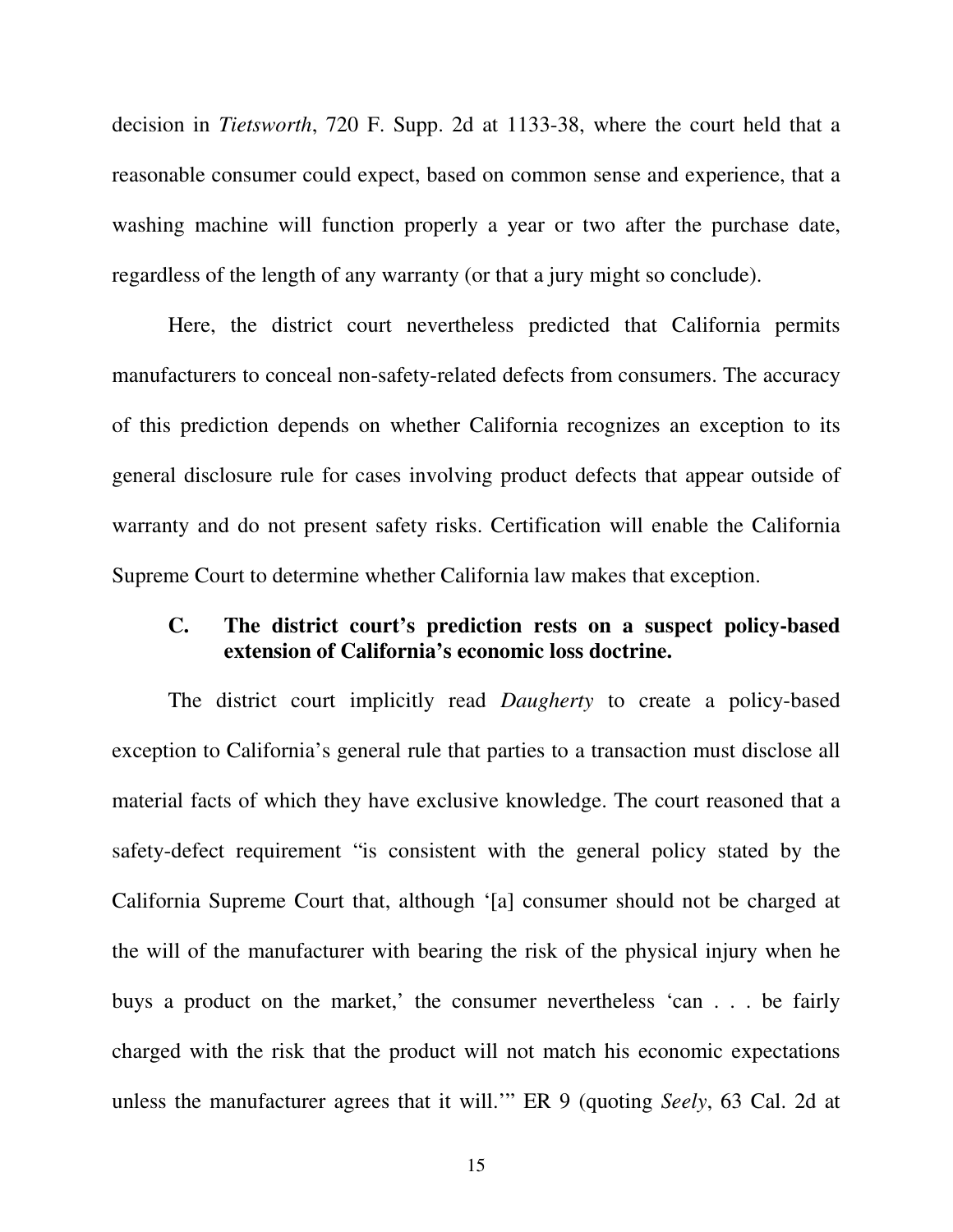18). This policy underlies what is known as the economic loss rule, or economic loss doctrine, which holds that in strict liability and negligence actions "a manufacturer's liability is limited to damages for physical injuries and there is no recovery for economic loss alone." *Seely*, 63 Cal. 2d at 18. The rule is intended to preserve the traditional distinction between contract and tort—at least when the tort alleged is not an intentional tort. As the California Supreme Court has explained, whereas contract law "govern[s] the economic relations between suppliers and consumers of goods," strict liability in tort "govern[s] the distinct problem of physical injuries." *Id.* at 15.

Importantly, although the economic loss rule applies to negligence actions, *see id.* at 18, the California Supreme Court has held that the rule does not bar fraud and intentional misrepresentation claims. *See Robinson Helicopter Co., Inc. v. Dana Corp.*, 34 Cal. 4th 979, 991 (2004). And although the California Supreme Court has expressly reserved the question whether the rule applies to intentional concealment claims, *id.*, other state courts of last resort have held that it does not. *See, e.g.*, *Abi-Najm v. Concord Condominium, LLC*, 699 S.E.2d 483, 490 (Va. 2010) (refusing to apply the economic loss rule to bar a fraudulent concealment action because "[t]he fraud alleged by the Purchasers was perpetrated by [the defendant] *before* a contract between the two parties came into existence, therefore it cannot logically follow that the duty [the defendant] allegedly breached was one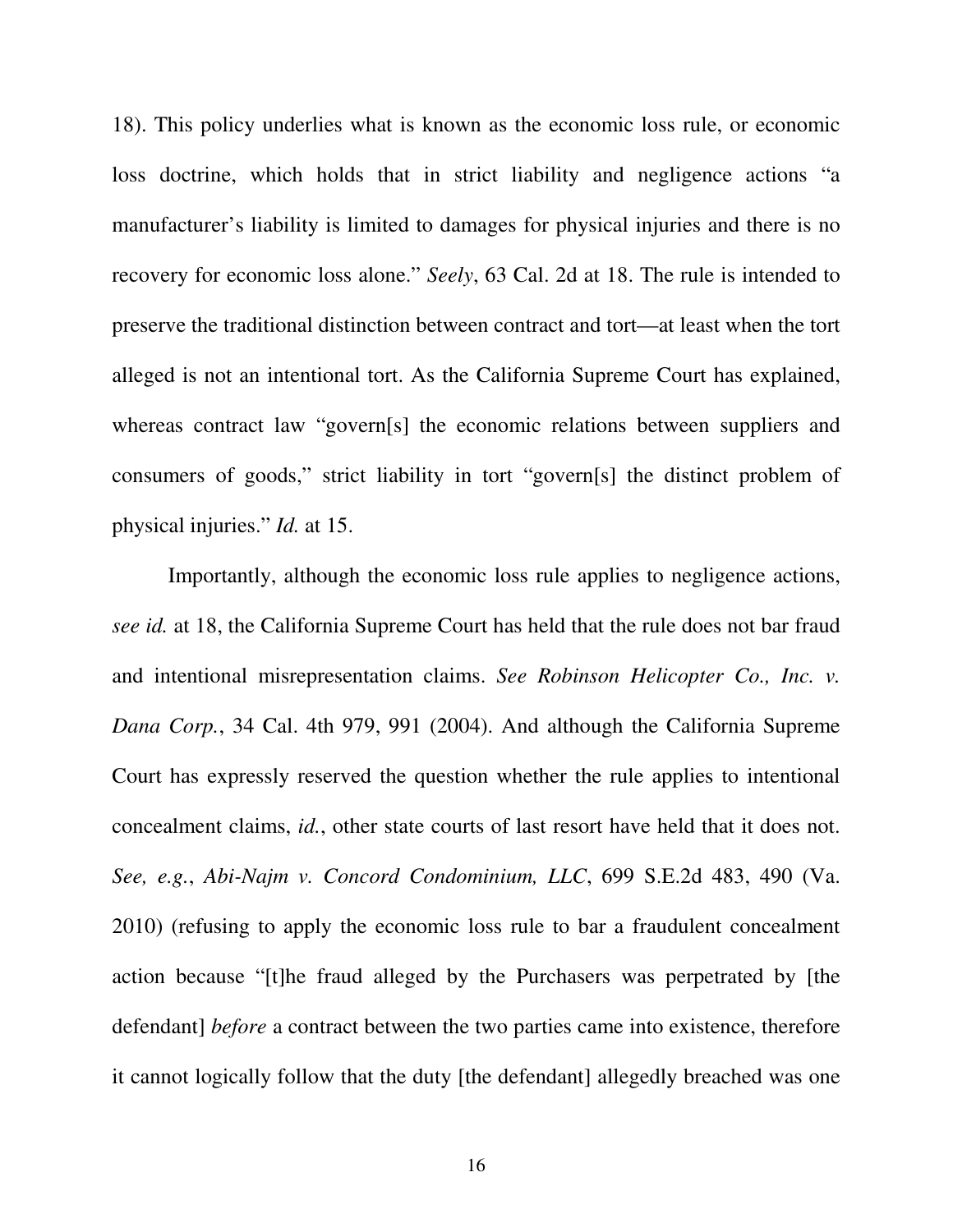that finds its source in the Contracts"); *HTP, Ltd. v. Lineas Aereas Costarricenses, S.A.*, 685 So. 2d 1238, 1239-40 (Fla. 1996) (holding that "[f]raudulent inducement is an independent tort in that it requires proof of facts separate and distinct from the breach of contract" and thus "is not barred by the economic loss rule"). The California Supreme Court's specific reservation of the question in *Robinson Helicopter* makes this case "particularly appropriate for certification." *Pooshs v. Phillip Morris USA, Inc.*, 561 F.3d 964, 968 (9th Cir. 2009).

In any event, the rationale for the economic loss rule has little force in actions under the CLRA and UCL, where the duty to disclose stems not from an agreement between the parties but from a statute. In such cases, the "duty not to misrepresent the quality, grade, or style of goods is a statutory duty that exists independent of the [c]ontracts entered into between the parties." *Abi-Najm*, 699 S.E.2d at 489; *accord Comptech Int'l, Inc. v. Milam Commerce Park, Ltd.*, 753 So. 2d 1219, 1221 (Fla. 1999) (holding that "the economic loss rule cannot be used to eliminate a statutory cause of action"). Moreover, California's duty to disclose is part of a body of law that, unlike tort law, exists to protect consumers against economic loss.<sup>2</sup> In such a context, the economic loss rule—a doctrine that draws a

 $\overline{a}$ 

 $2^2$  Of course, some torts—like the tort of fraudulent concealment—also exist "to remedy purely economic losses." *Giles v. Gen. Motors Acceptance Corp.*, 494 F.3d 865, 875 (9th Cir. 2007) (citation omitted).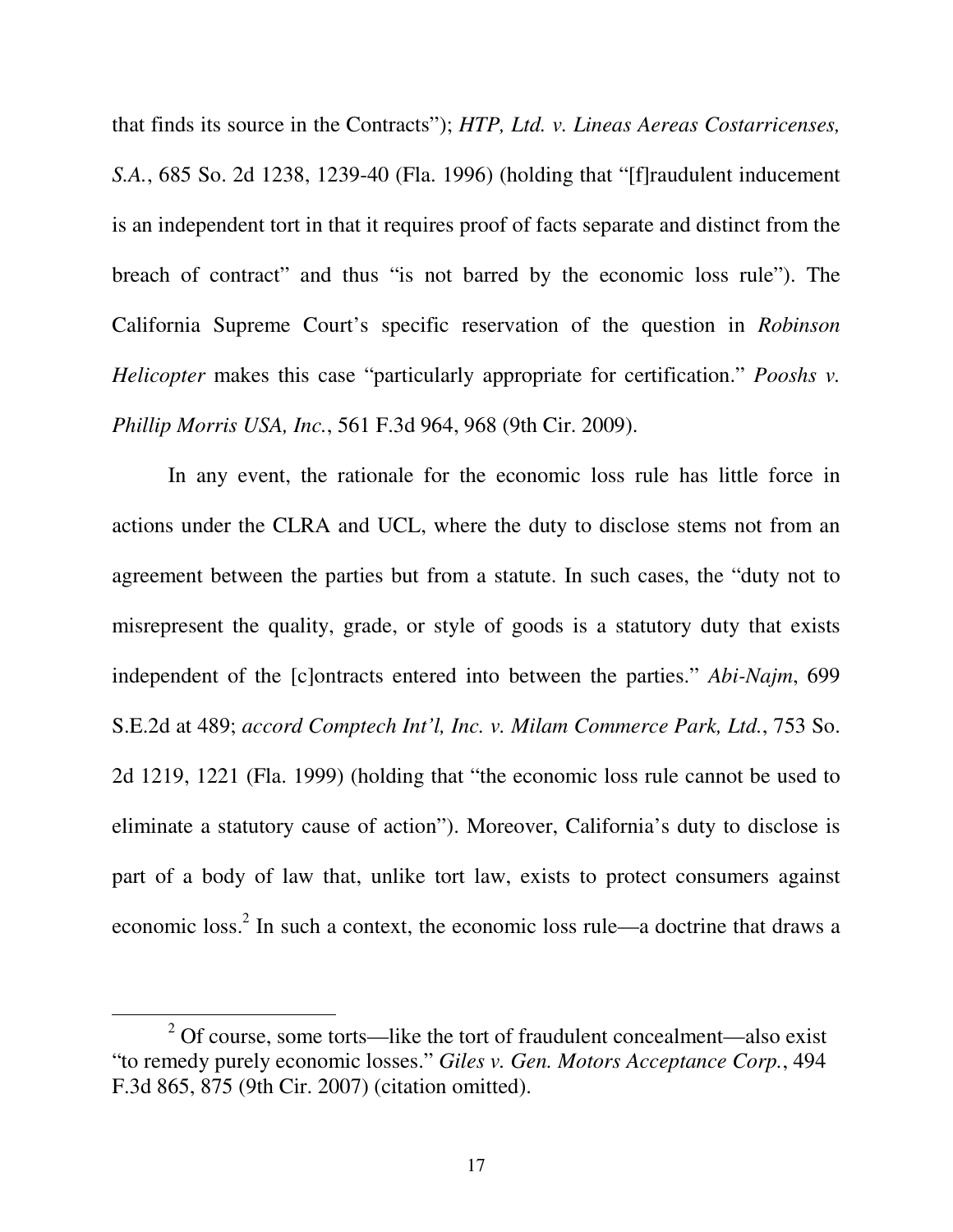line "between tort recovery for physical injuries and warranty recovery for economic loss," *Seely*, 63 Cal. 2d at 18—is wholly inapplicable.

 Even more fundamentally, extending the policy beneath the economic loss rule to cover consumer cases such as this one is especially inappropriate. Because consumer protection law, in contrast to tort law, does not require the existence of physical injury but rather prohibits unfair and deceptive business practices, when a consumer brings a claim under the CLRA or UCL for failure to disclose a material defect, economic loss is often the only loss *even if* that defect poses safety risks.

Instead of weighing whether a potentially misplaced rationale governs the state-law issue presented in this case, this Court should refer the policy judgment at the heart of the question presented on this appeal to the California Supreme Court as "the ultimate expositor[] of state law." *Mullaney v. Wilbur*, 421 U.S. 684, 691 (1975).

#### **D. The district court's prediction is dubious for additional reasons.**

Reading *Daugherty* to bar claims brought under the CLRA, UCL, and common law, the district court did not only read the case broadly—it extended *Daugherty* (which involved claims brought under the CLRA and UCL) to cover common-law fraudulent concealment claims. Again, federal courts are in disagreement as to whether *Daugherty* goes this far. *Oestreicher*, for example, acknowledges that "California [common] law has no requirement of a safety

18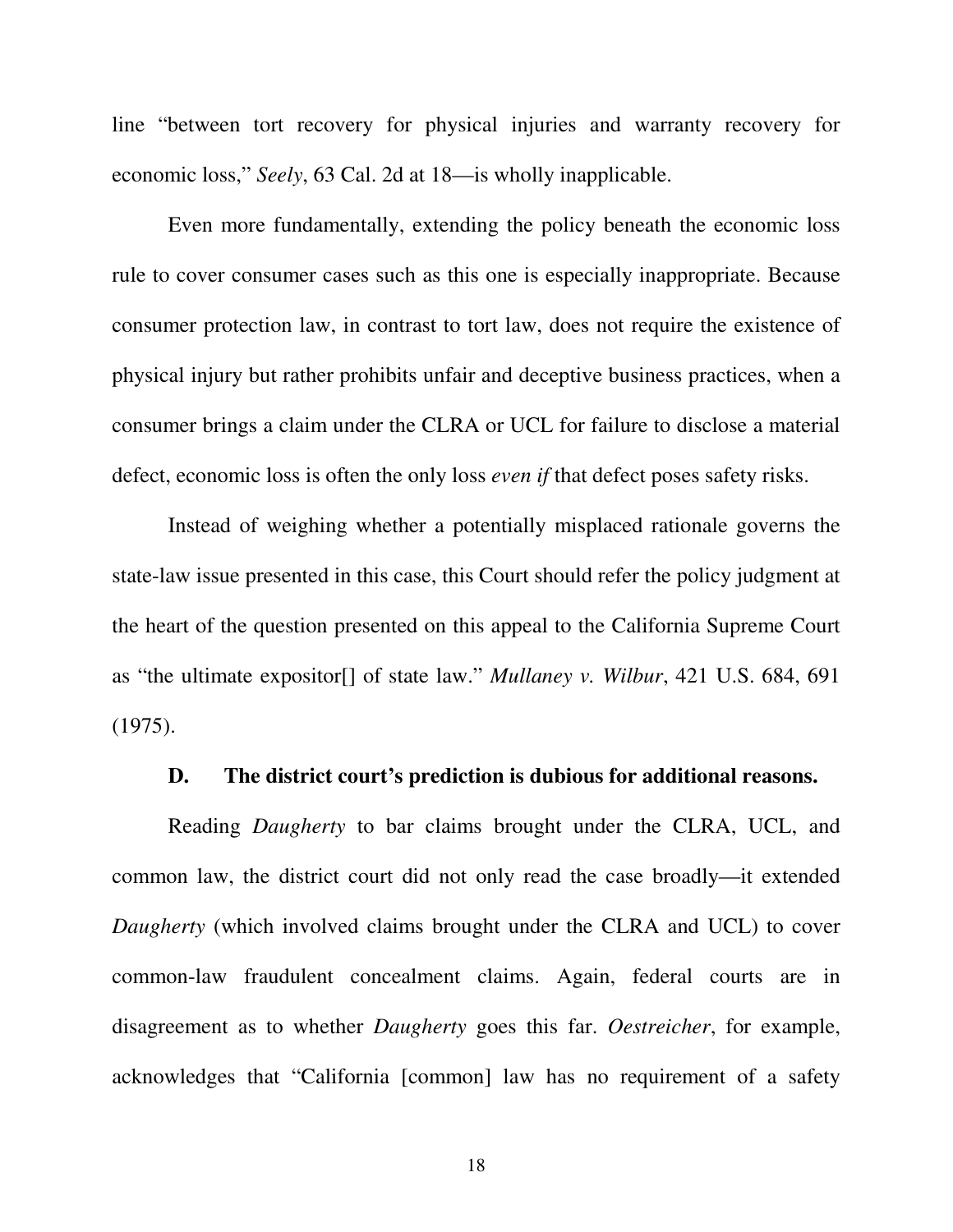hazard before a duty to disclose material facts about a product arises." 544 F. Supp. 2d at 970 (citing *Khan*, 217 Cal. App. 3d at  $857-58$ ).<sup>3</sup> This disagreement as to the applicability of *Daugherty* to common-law fraud claims further underscores the need for certification.

Moreover, the district court's conclusion that its holding "is consistent with the policies underlying California warranty law," ER 9, is questionable. "A warranty is a promise, often made by a manufacturer, to stand behind its product . . . [and pay] for any covered repairs or part replacements during the warranty period." Federal Trade Commission Consumer Alert, *available at* http://www.ftc. gov/bcp/edu/pubs/consumer/alerts/alt192.shtm. A warranty thus provides a consumer with a variety of contract rights above and beyond whatever rights the consumer may already have under state and federal law. But a warranty (or the absence of a warranty) does not displace those laws—especially in the context of the CLRA, which contains a provision expressly prohibiting individuals from contracting away the protections that the statute provides them. Cal. Civ. Code § 1751 ("Any waiver by a consumer of the provisions of this title is contrary to public policy and shall be unenforceable and void."). A contract is not "a license

 $\overline{a}$ 

<sup>&</sup>lt;sup>3</sup> Under *Oestreicher*'s reading of California law, the common law of fraud is *broader* than the CLRA or UCL. In fact, the CLRA was passed because the common law of fraud was considered inadequate to fully "prevent or control exploitative practices." *See* Reed, 2 Pac. L.J. at 5.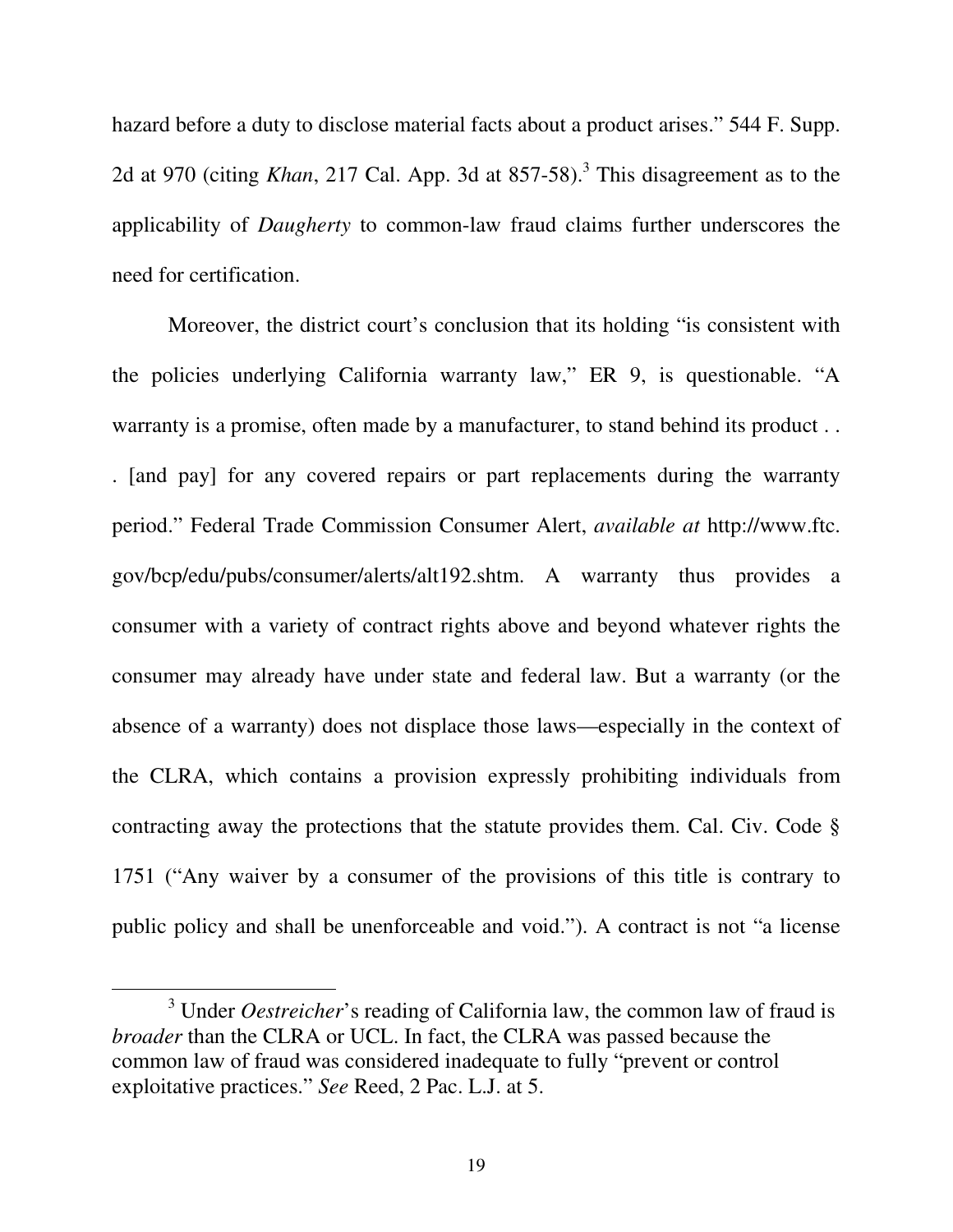allowing one party to cheat or defraud the other." *Robinson Helicopter*, 34 Cal. 4th at 992 (citation omitted).

Nonetheless, the district court assumed that, so long as a consumer's safety is not threatened, the California Supreme Court would permit a manufacturer to limit by contract its obligations under the CLRA, the UCL, and state common law. The court's reasoning can be summed up as follows: (a) warranties mark the point in time when responsibility for paying product-repair costs shifts from manufacturer to consumer; (b) manufacturers know that "all parts will wear out sooner or later," often after any warranty period has expired; (c) therefore, "[a] rule that would make failure of a part actionable based on such 'knowledge' would render meaningless time/mileage limitations on warranty coverage" and should be rejected. ER 9 (quoting *Daugherty*, 144 Cal. App. 4th at 830). This reasoning is triply flawed.

*First*, the question here is whether California law requires a consumer to show that a product defect that manifests itself outside of warranty coverage raises safety concerns as a prerequisite to bringing a failure-to-disclose claim against the manufacturer. As discussed above, the answer to this question should depend on whether the defect is "material," and materiality, in turn, looks to whether "a reasonable man would attach importance to [the fact's] existence or nonexistence in determining his choice of action in the transaction in question." *Kwikset*, 51 Cal.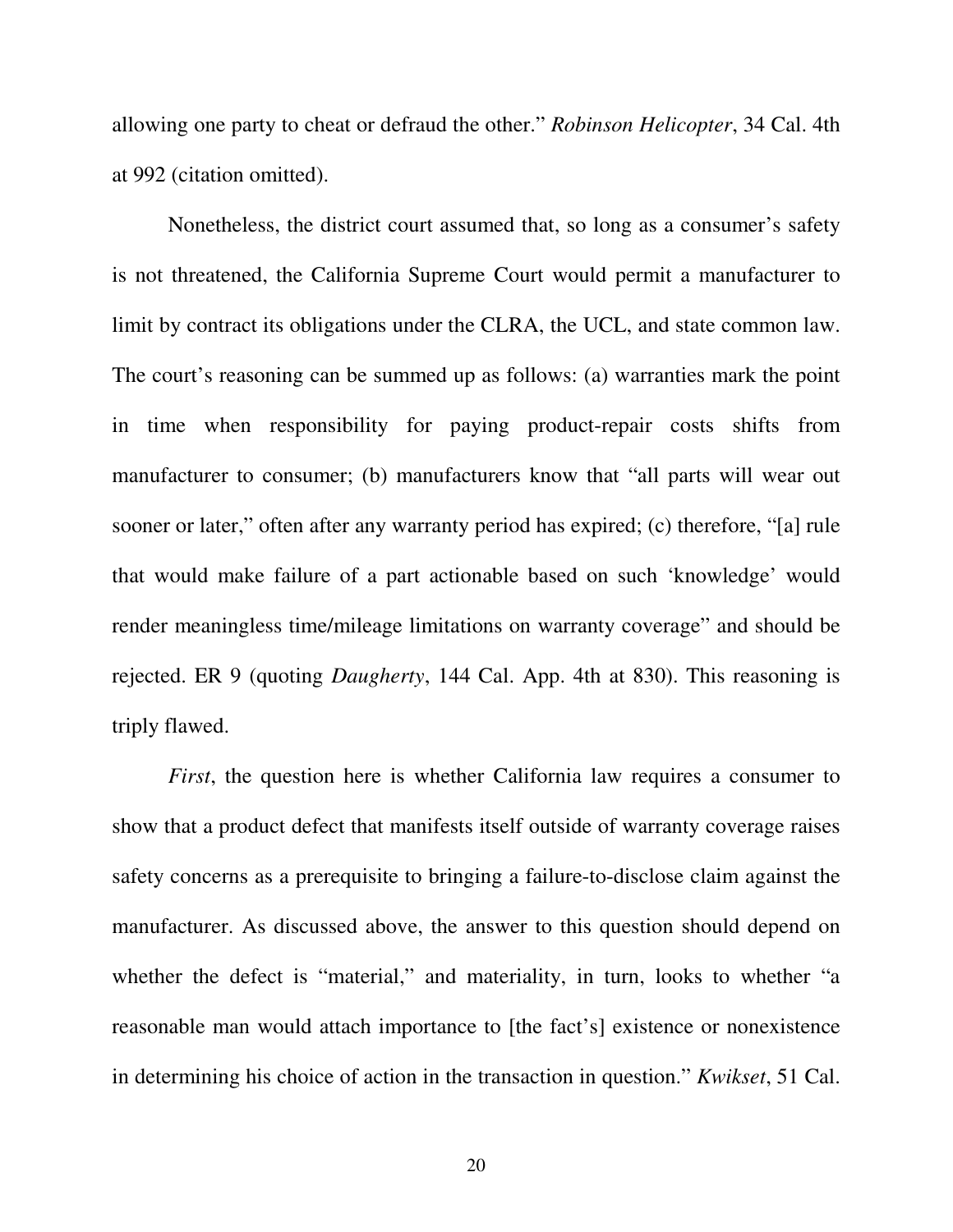4th at 332 (citation omitted). As to this question, contract and warranty principles are beside the point: A reasonable consumer may well understand the riskallocative function of warranties and accept their consequences. At the same time, the fact that a part that is essential to a product's use and that typically lasts the life of the product has, because of a defect, an unusually high risk of failing soon after the warranty period ends might play a role in her decision whether to buy or how much to spend on the product.

*Second*, as mentioned above, the district court's approach is foreclosed by the anti-waiver provision of the CLRA. *See* Cal. Civ. Code § 1751. This provision prohibits parties from contracting out of the protections afforded by the CRLA, and makes clear that while contractual rights, including warranty rights, may *add* to a consumer's rights under the CLRA, contractual rights do not extinguish a manufacturer's responsibilities under the statute.

*Third*, the court relied on *Daugherty*'s concern that "[a] rule that would make failure of a part actionable based on [knowledge of part failure] would render meaningless time/mileage limitations on warranty coverage." ER 9 (quoting *Daugherty*, 144 Cal. App. 4th at 830). But *Daugherty* raised this concern as a response to the argument that latent defects should be covered by express warranties; it did not mention it as a reason to require a safety defect as a prerequisite to bringing a failure-to-disclose claim. Moreover, the district court did

21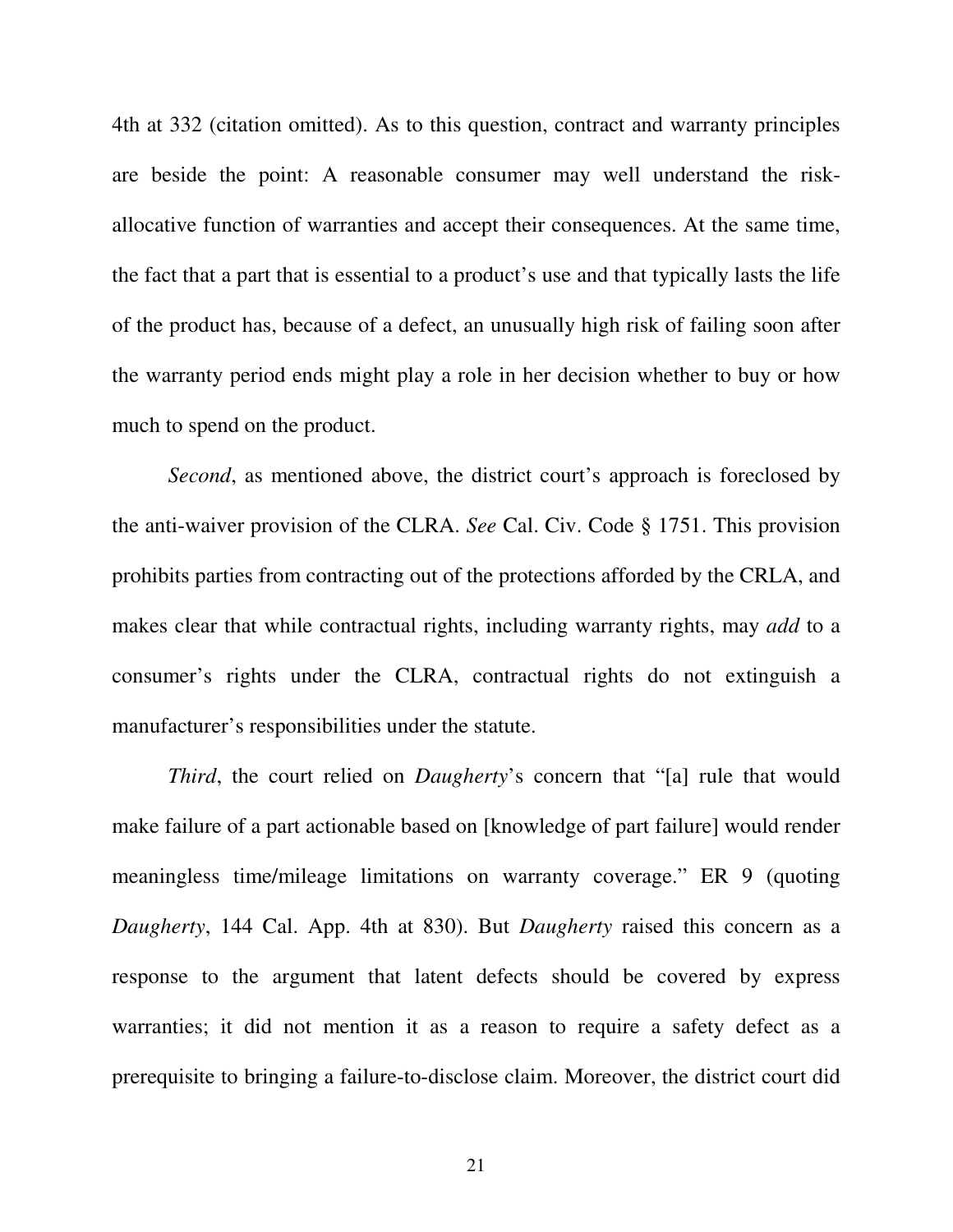not explain how a rule focused on the disclosure of information is tantamount to a requirement that manufacturers provide lifetime warranties on all parts on all of their products—and it is not. Rather, although manufacturers have a duty to disclose to consumers all material information of which they are exclusively aware, they can continue to offer consumers the warranty terms of their choosing.

#### **CONCLUSION**

 Because there is substantial uncertainty as to how the California Supreme Court would resolve the unsettled state-law issue presented in this appeal, and because resolution of the issue requires the weighing of complex and important policy considerations, this Court should certify the question to the California Supreme Court.

Respectfully submitted,

/s/ Allison M. Zieve Allison M. Zieve Scott L. Nelson Public Citizen Litigation Group 1600 20th Street NW Washington, DC 20009 202-588-1000

*Counsel for Amici Curiae*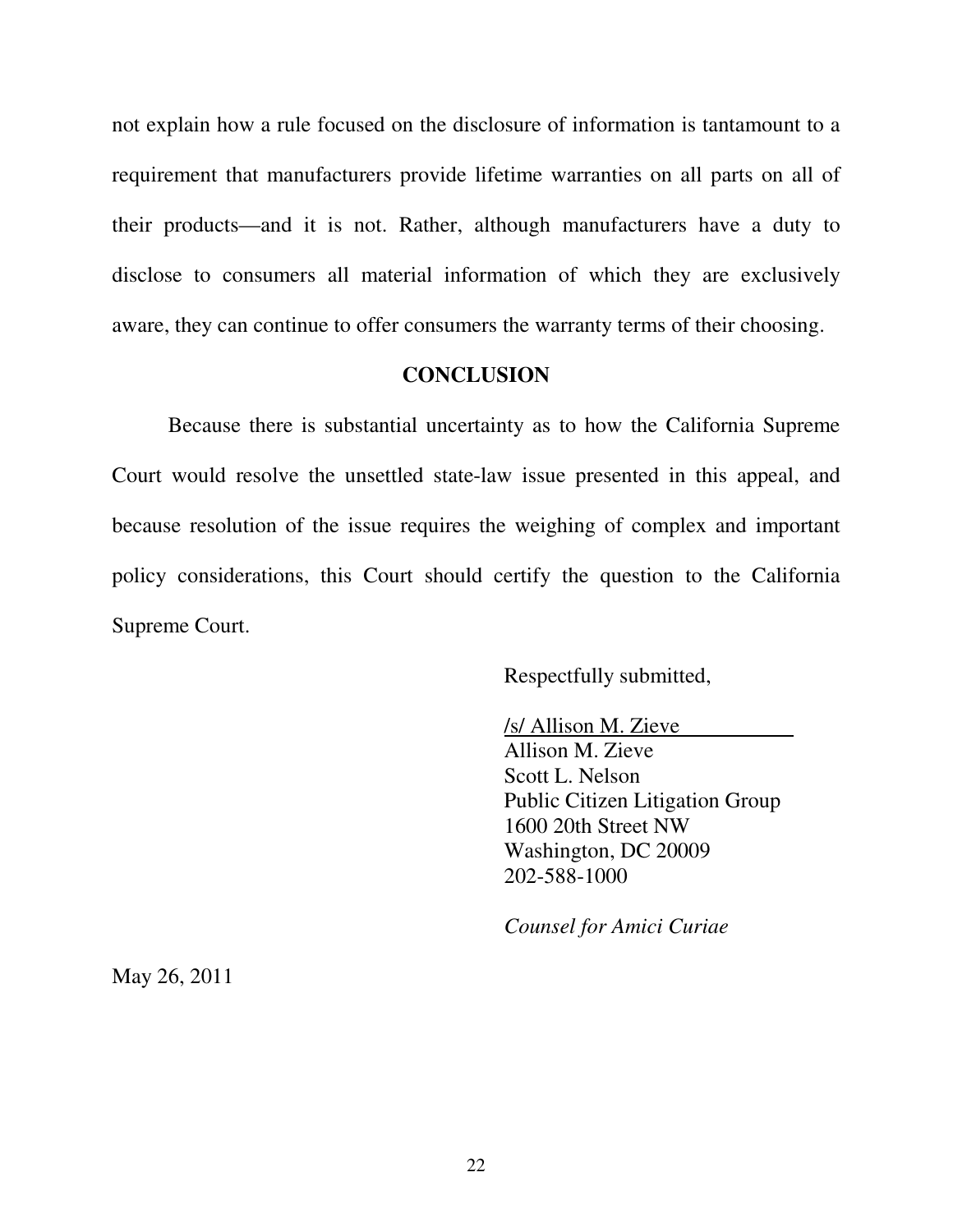## **CERTIFICATE OF COMPLIANCE WITH RULE 32(a)(7)(C)**

Pursuant to Federal Rule of Appellate Procedure 32(a)(7)(C), I certify that the foregoing brief is proportionately spaced in 14 point type and contains 5,276 words, as calculated by my word-processing software (Microsoft Word).

> /s/ Allison M. Zieve Allison M. Zieve Scott L. Nelson Public Citizen Litigation Group 1600 20th Street NW Washington, DC 20009 202-588-1000

*Counsel for Amici Curiae*